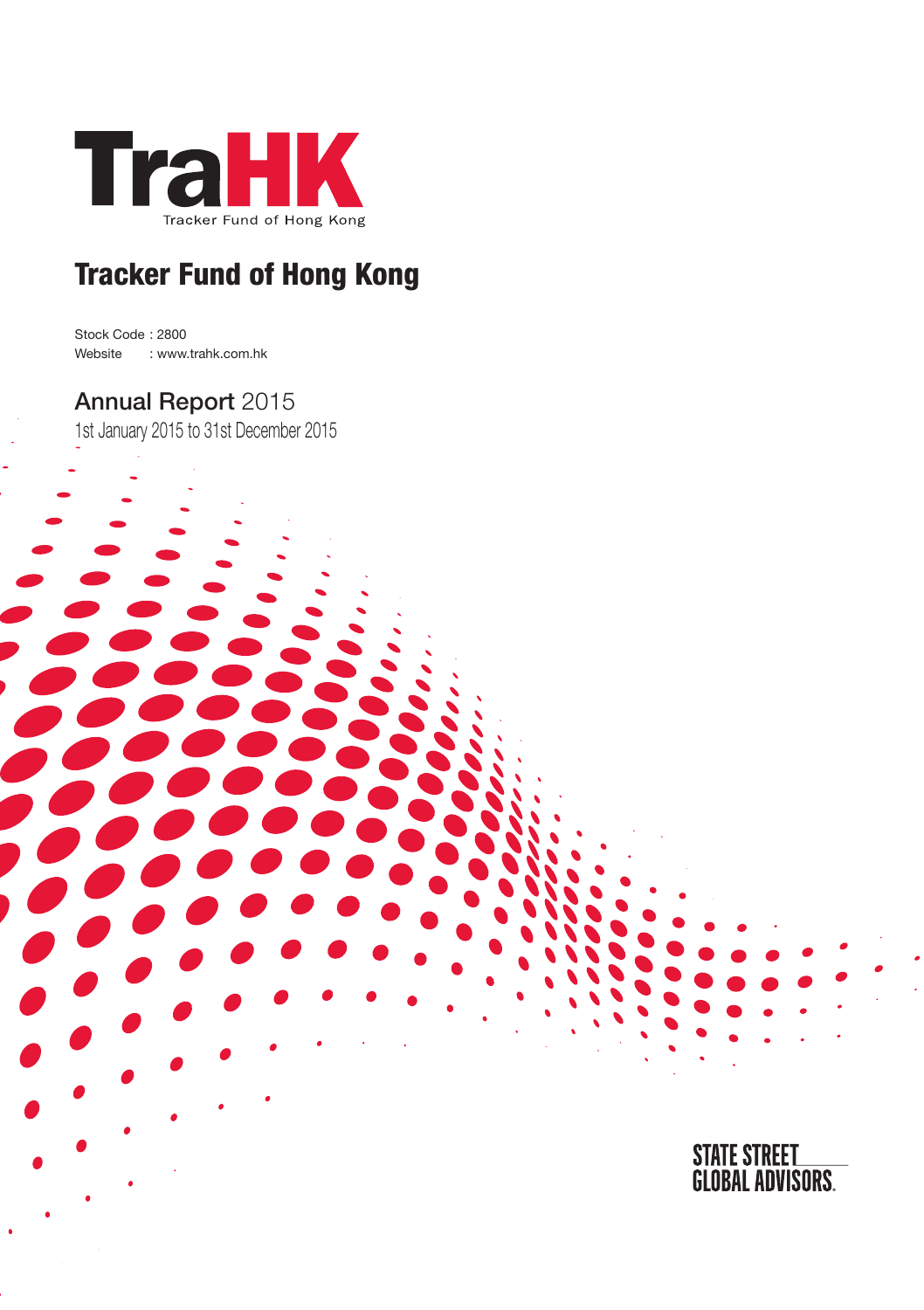## Tracker Fund of Hong Kong Annual Report 2015

 $\epsilon''$ ä

 $\partial \mathcal{H}$  $\overline{a}$  $\frac{1}{2}$  ,  $\frac{1}{2}$ 

 $\overline{\mathcal{E}}$ r i  $\theta$ 

÷.

ò

## **Contents**

 $0.0000000$ 

 $\bullet$   $\bar{\bullet}$ 

 $\sum_{i=1}^{n}$ 

 $\bar{0}$  $\hat{a}$ 

- Statement of Responsibilities of the Manager and the Trustee 2
	- Report of the Trustee to the Unitholders 3
		- Independent Auditor's Report 4
			- Statement of Net Assets 6
		- Statement of Comprehensive Income 7
- Statement of Changes in Net Assets Attributable to Holders of Redeemable Units 8
	- Statement of Cash Flows 9
	- Notes to the Financial Statements 10
		- Investment Portfolio (Unaudited) 27
	- Statement of Movements in Investment Portfolio (Unaudited) 29
		- Performance Record (Unaudited) 31
		- Administration and Management 32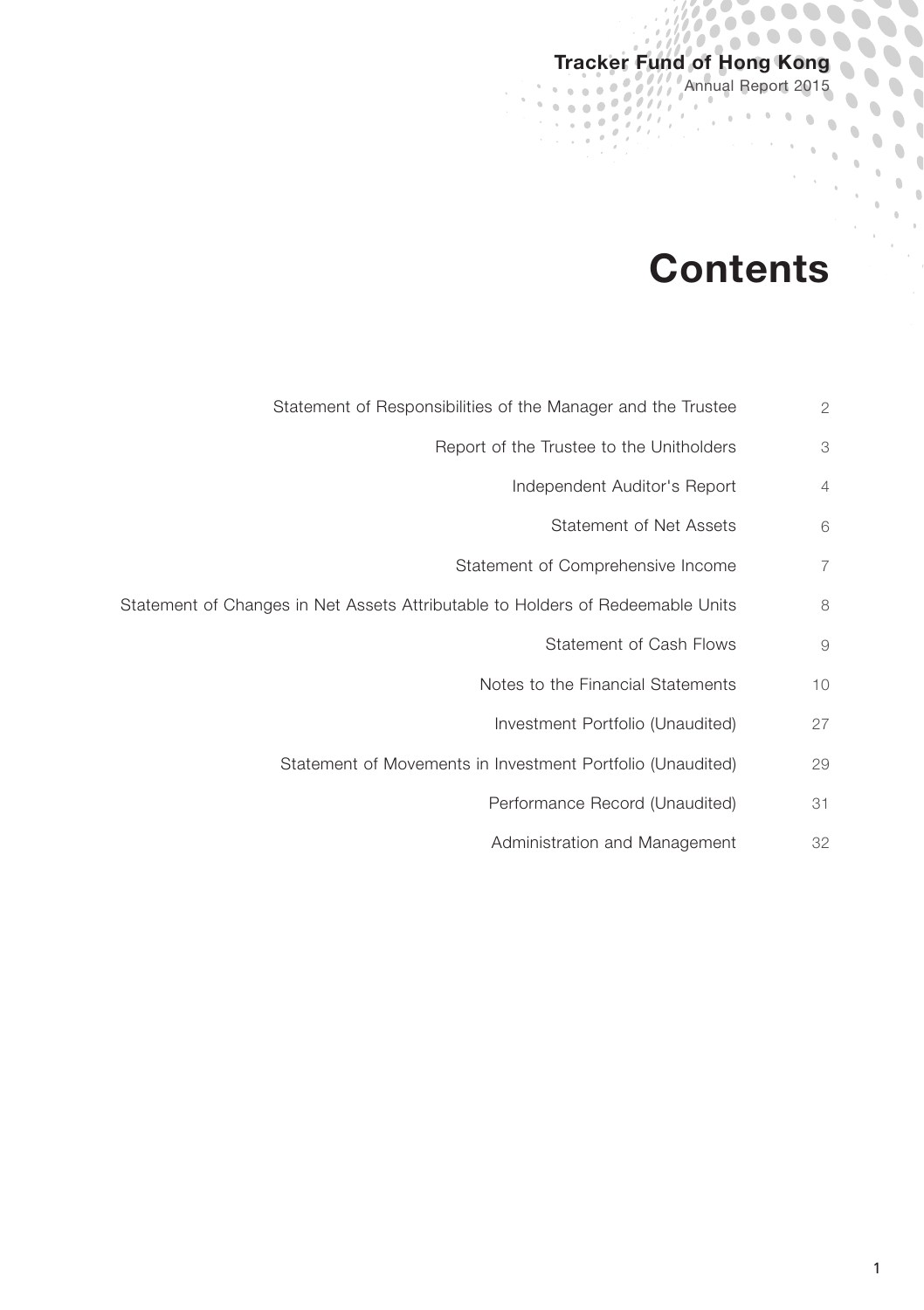## **STATEMENT OF RESPONSIBILITIES OF THE MANAGER AND THE TRUSTEE**

#### **Manager's responsibilities**

Annual Report 2015

 $\frac{1}{2}$ 

 $\mathbf{r}$  $\frac{1}{2}$  .  $\bar{\theta}$ 

> The Manager of Tracker Fund of Hong Kong (the "Fund") is required by the Code on Unit Trusts and Mutual Funds established by the Securities and Futures Commission of Hong Kong (the "SFC Code") and the Trust Deed dated 23rd October 1999 as amended or supplemented from time to time (the "Trust Deed") to prepare financial statements for each annual accounting year which give a true and fair view of the financial position of the Fund at the end of that year and of the transactions for the year then ended. In respect of these financial statements the Manager is required to:

select suitable accounting policies and then apply them consistently;

 $\mathbf{v} = \mathbf{v} \cdot \mathbf{v}$ 

 $\mathbf{u}$ **MARKET** 

- make judgments and estimates that are prudent and reasonable; and
- prepare or arrange for the preparation of the financial statements on the basis that the Fund will continue in operation unless it is inappropriate to presume this.

The Manager is also required to manage the Fund in accordance with the Trust Deed and take reasonable steps for the prevention and detection of fraud and other irregularities.

#### **Trustee's responsibilities**

The Trustee of the Fund is required to:

- take reasonable care to ensure that the Fund is managed by the Manager in accordance with the Trust Deed and that the investment and borrowing powers are complied with;
- satisfy itself that accounting and other related records have been maintained;
- safeguard the property of the Fund and rights attaching thereto; and
- report to the Unitholders for each annual accounting year on the conduct of the Manager in the management of the Fund.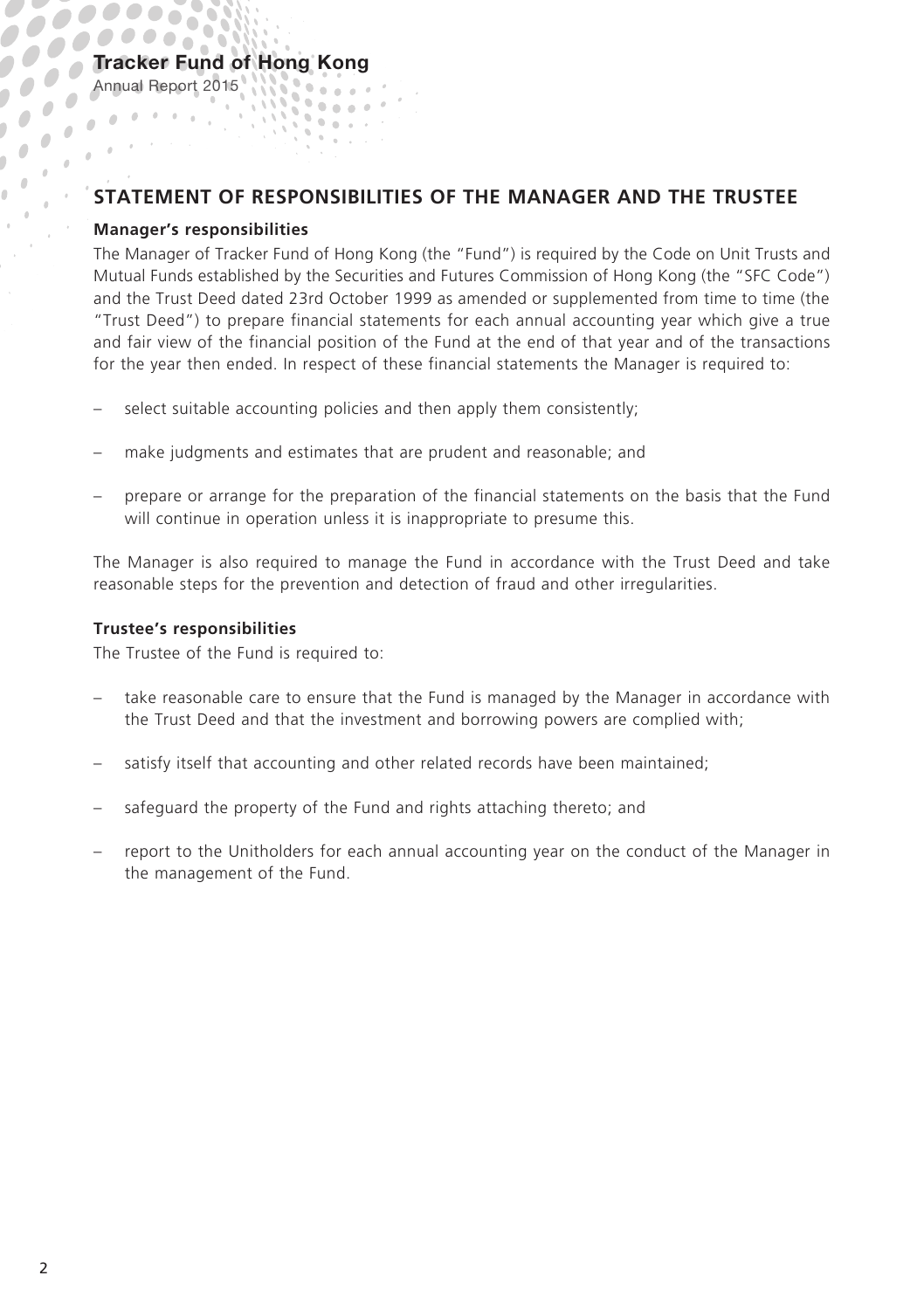ò

 $\mathcal{O}(\mathcal{F})$ 

 $\mathcal{N}_{\mathcal{F}}$ 

 $\mathcal{A}$ 

 $\lambda$ 

 $1000000000$ 

्र

 $\overline{1}$ 

í  $\mathbf{v}_{\rm eff}$  $\ddot{\phantom{0}}$  $\mathbf{r}$ 

 $\ddot{\phantom{a}}$ 

 $\bullet$   $\frac{1}{2}$ 

## **REPORT OF THE TRUSTEE TO THE UNITHOLDERS OF TRACKER FUND OF HONG KONG**

We hereby confirm that, in our opinion, the Manager has, in all material respects, managed the Fund in accordance with the provisions of the Trust Deed for the year ended 31st December 2015.

**For and on behalf of State Street Bank and Trust Company, the Trustee**

(authorized signature(s)) 27th April 2016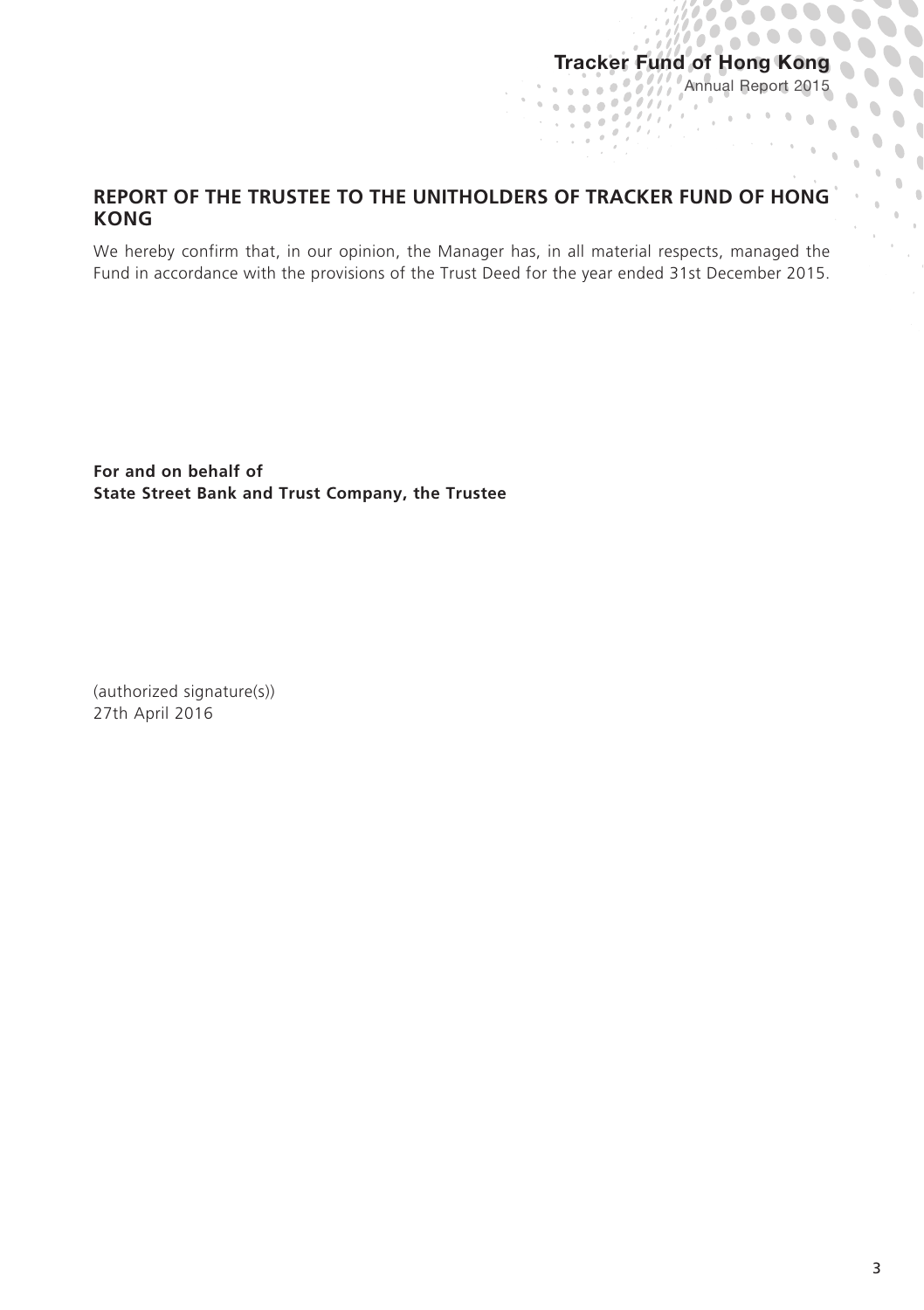### Tracker Fund of Hong Kong  $\mathbf{S} = \mathbf{S} \times \mathbf{S}$

Annual Report 2015

 $\overline{\phantom{a}}$  $\frac{1}{2}$  $\mathbf{r}$ 

 $\bar{\theta}$  $\alpha$ 

 $\overline{\phantom{a}}$  $\overline{\phantom{a}}$ 

## **INDEPENDENT AUDITOR'S REPORT**

 $\mathbb{Q}_2$ **STATISTIC** 

TO THE UNITHOLDERS OF TRACKER FUND OF HONG KONG (THE "FUND")

#### **Report on the Financial Statements**

We have audited the financial statements of the Fund set out on pages 6 to 26, which comprise the Statement of Net Assets as at 31st December 2015, and the Statement of Comprehensive Income, Statement of Changes in Net Assets Attributable to Holders of Redeemable Units and Statement of Cash Flows for the year then ended, and a summary of significant accounting policies and other explanatory information.

#### **Manager's Responsibility for the Financial Statements**

The Manager of the Fund is responsible for the preparation of financial statements that give a true and fair view in accordance with Hong Kong Financial Reporting Standards issued by the Hong Kong Institute of Certified Public Accountants, and is responsible for ensuring that the financial statements have been properly prepared in accordance with the relevant disclosure provisions of the Trust Deed dated 23rd October 1999 (the "Trust Deed"), and Appendix E of the Code on Unit Trusts and Mutual Funds issued by the Securities and Futures Commission of Hong Kong (the "SFC Code"), and for such internal control as the Manager determines is necessary to enable the preparation of financial statements that are free from material misstatement, whether due to fraud or error.

#### **Auditor's Responsibility**

Our responsibility is to express an opinion on these financial statements based on our audit and to report our opinion solely to you, as a body, and for no other purpose. We do not assume responsibility towards or accept liability to any other person for the contents of this report.

We conducted our audit in accordance with Hong Kong Standards on Auditing issued by the Hong Kong Institute of Certified Public Accountants. Those standards require that we comply with ethical requirements and plan and perform the audit to obtain reasonable assurance about whether the financial statements are free from material misstatement. We are also required to assess whether the financial statements of the Fund have been properly prepared, in all material respects, in accordance with the relevant disclosure provisions of the Trust Deed and the SFC Code.

An audit involves performing procedures to obtain audit evidence about the amounts and disclosures in the financial statements. The procedures selected depend on the auditor's judgment, including the assessment of the risks of material misstatement of the financial statements, whether due to fraud or error. In making those risk assessments, the auditor considers internal control relevant to the Fund's preparation of financial statements that give a true and fair view in order to design audit procedures that are appropriate in the circumstances, but not for the purpose of expressing an opinion on the effectiveness of the Fund's internal control. An audit also includes evaluating the appropriateness of accounting policies used and the reasonableness of accounting estimates made by the management, as well as evaluating the overall presentation of the financial statements.

We believe that the audit evidence we have obtained is sufficient and appropriate to provide a basis for our audit opinion.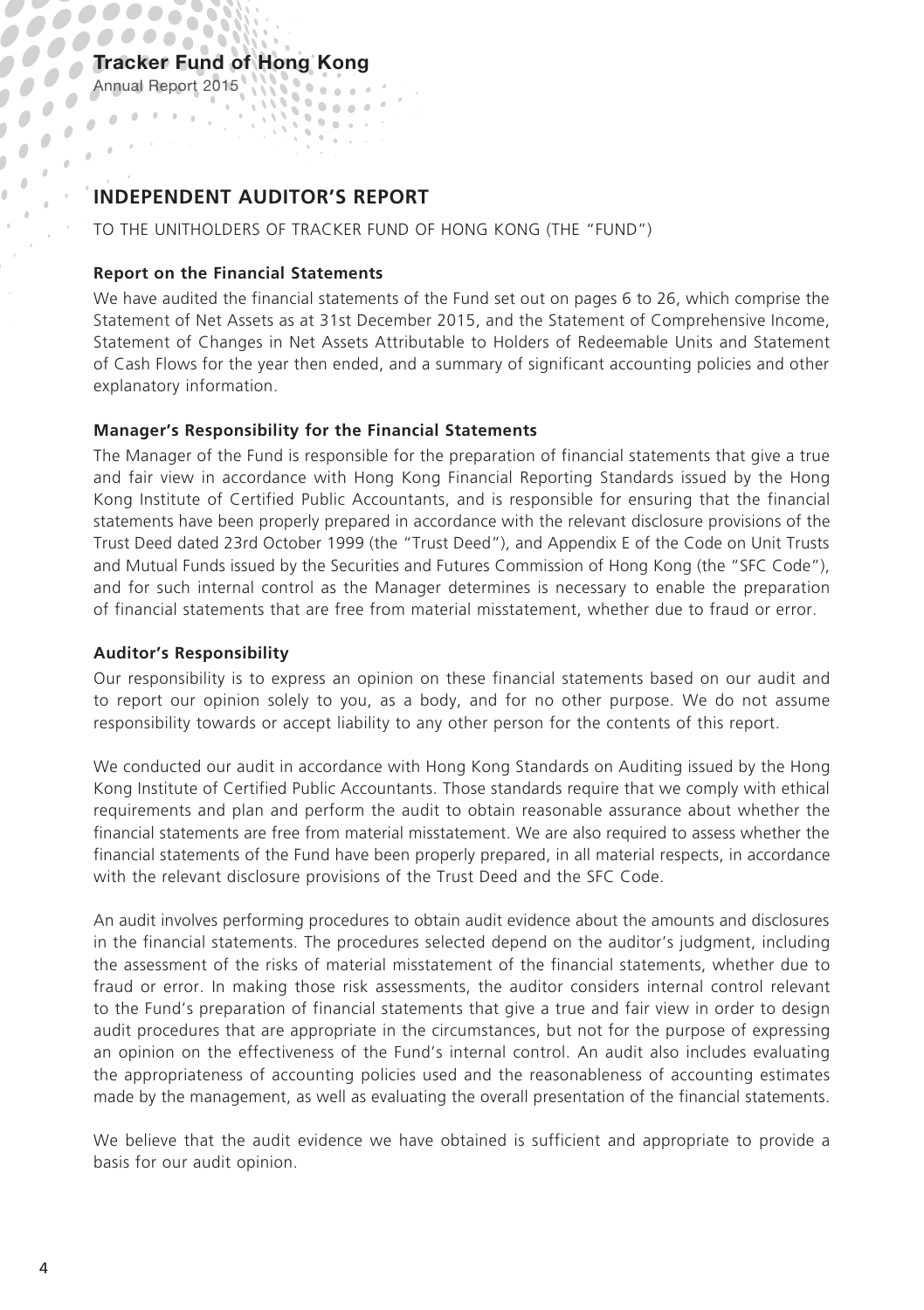$\overline{a}$ 

 $\frac{1}{2}$  ,  $\frac{1}{2}$  ,  $\frac{1}{2}$  ,  $\frac{1}{2}$  ,  $\frac{1}{2}$  ,  $\frac{1}{2}$  ,  $\frac{1}{2}$ 

 $\sim$ 

 $\overline{\ell}$  ,  $\theta$ 

 $1000000000$ 

 $\alpha$ 

 $\ddot{\phantom{a}}$ 

 $\mathbf{v}_0$ 

 $\mathbf 0$  $\begin{array}{c} \bullet \\ \bullet \end{array}$ 

 $\overline{1}$ 

## **INDEPENDENT AUDITOR'S REPORT**

TO THE UNITHOLDERS OF THE FUND (Continued)

#### **Opinion**

In our opinion, the financial statements give a true and fair view of the financial position of the Fund as at 31st December 2015, and of its financial transactions and cash flows for the year then ended in accordance with Hong Kong Financial Reporting Standards.

#### **Report on Other Legal and Regulatory Requirements**

In our opinion, the financial statements have been properly prepared, in all material respects, in accordance with the relevant disclosure provisions of the Trust Deed and the SFC Code.

**PricewaterhouseCoopers**

*Certified Public Accountants*

Hong Kong, 27th April 2016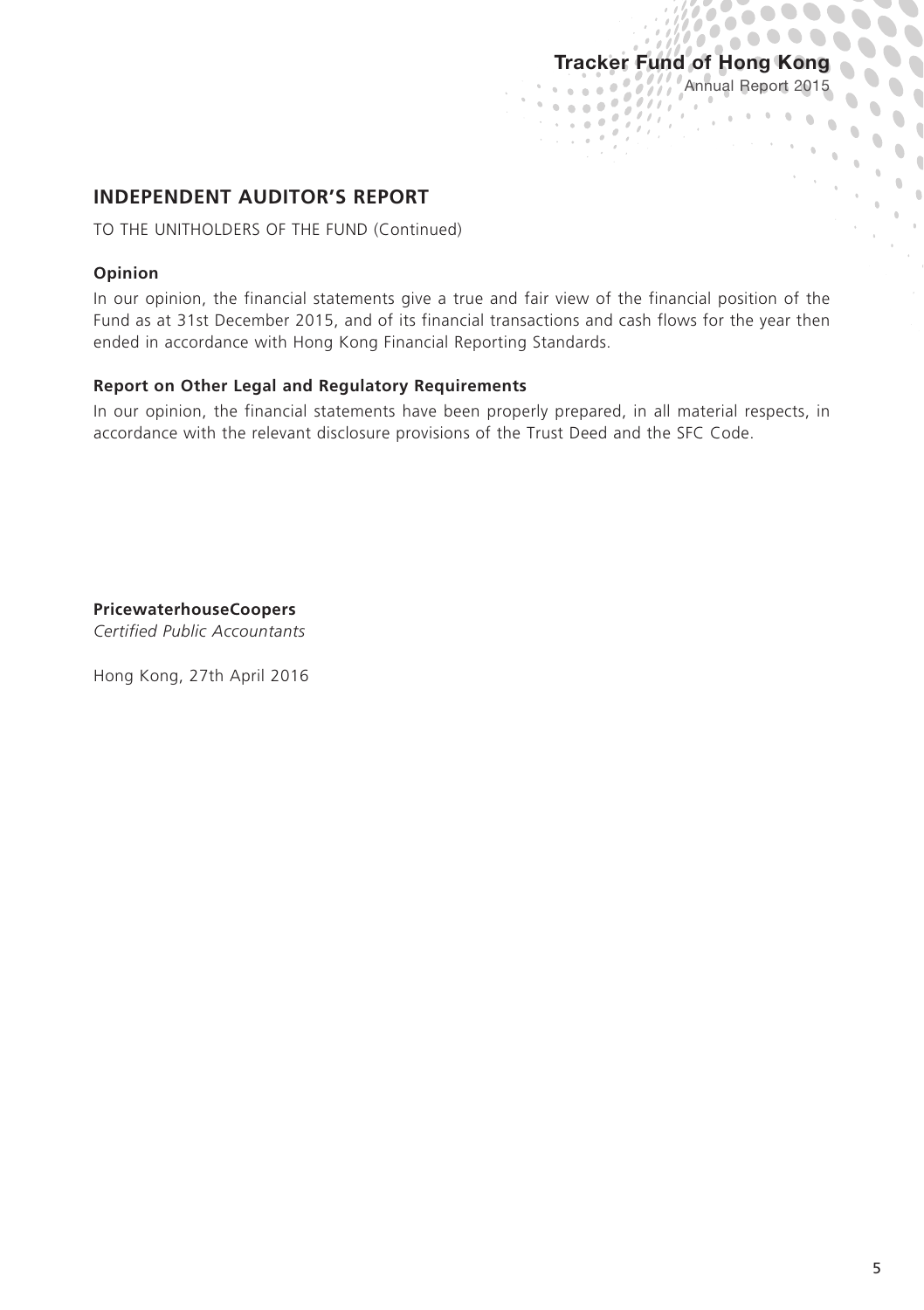Annual Report 2015

 $\overline{1}$ 

# **STATEMENT OF NET ASSETS**

*AS AT 31ST DECEMBER 2015*

|                                                                 | <b>Notes</b> | 2015<br>HK\$                      | 2014<br>HK\$   |
|-----------------------------------------------------------------|--------------|-----------------------------------|----------------|
| <b>Assets</b>                                                   |              |                                   |                |
| <b>Current assets</b>                                           |              |                                   |                |
| Investments                                                     | 12(b)        | 72,147,175,736                    | 62,224,200,759 |
| Other accounts receivable and                                   |              |                                   |                |
| prepayments                                                     |              | 114,651                           | 151,372        |
| <b>Bank balances</b>                                            | 7(d)         | 256,943,653                       | 211,935,563    |
| <b>Total assets</b>                                             |              | 72,404,234,040                    | 62,436,287,694 |
| <b>Liabilities</b>                                              |              |                                   |                |
| <b>Current liabilities</b>                                      |              |                                   |                |
| Management fee payable                                          | 7(b)         | 6,442,788                         | 5,680,137      |
| Trustee fee payable                                             | 7(c)         | 6,442,788                         | 5,680,137      |
| Index license fee payable                                       | 8(c)         | 2,731,426                         | 2,273,836      |
| Registrar fee payable                                           | 8(a)         | 281,776                           | 140,120        |
| Professional fee payable                                        | 8(a)         | 240,384                           |                |
| Amounts payable on redemption of units                          |              |                                   | 2,728,453      |
| Other accounts payable and accruals                             |              | 1,373,836                         | 1,284,340      |
| Liabilities (excluding net assets<br>attributable to holders of |              |                                   |                |
| redeemable units)                                               |              | 17,512,998                        | 17,787,023     |
| Net assets attributable to holders of                           |              |                                   |                |
| redeemable units                                                | 5            | 72,386,721,042                    | 62,418,500,671 |
| المتركا والمتارين والمترور وروالا                               |              | المتركا والمحاربين المحرور وروالا |                |

**For and on behalf of For and on behalf of State Street Bank and Trust Company, the Trustee**

**State Street Global Advisors Asia Limited, the Manager**

**(authorized signature(s)) (authorized signature(s))**

The notes on pages 10 to 26 form part of these financial statements.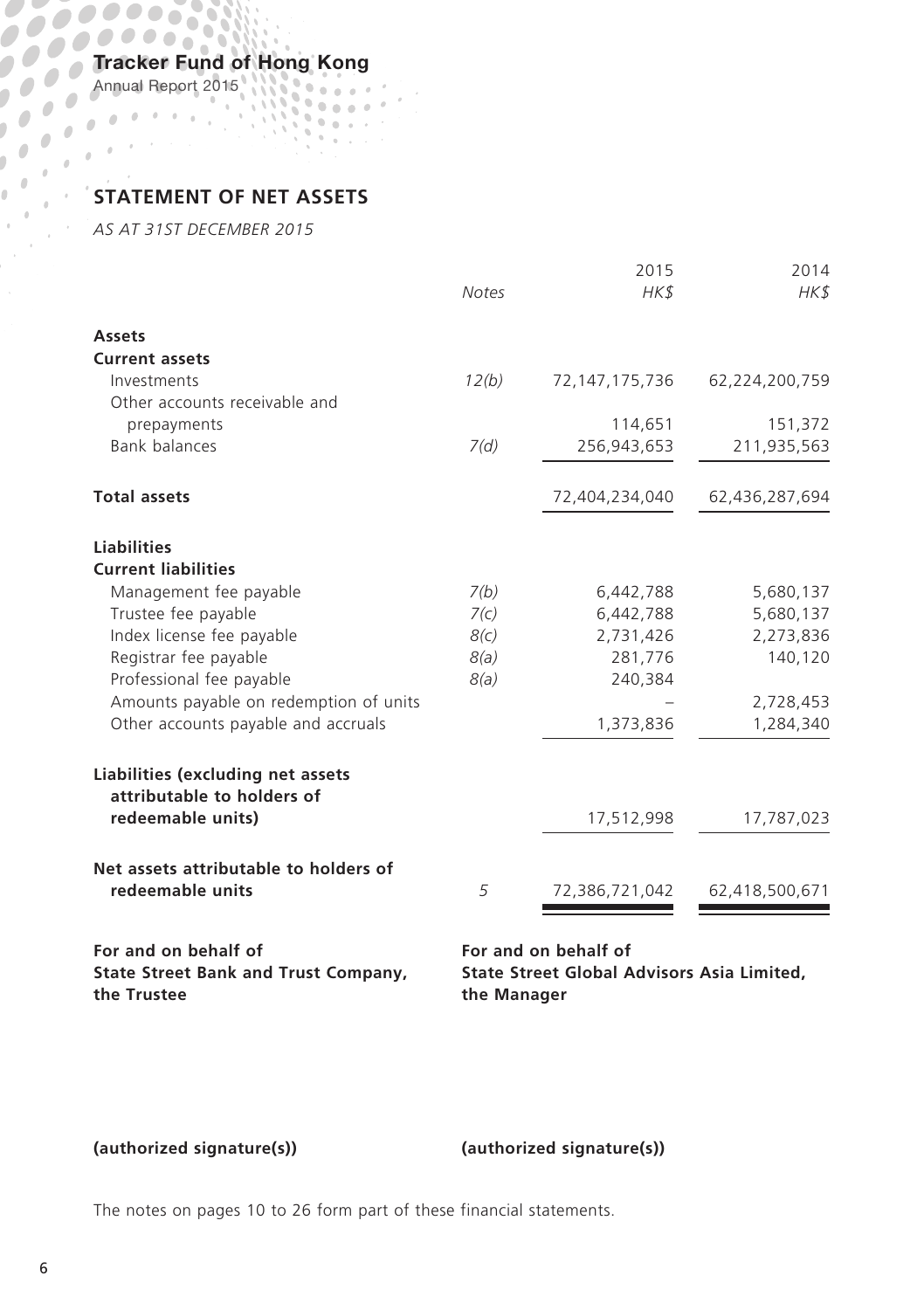Annual Report 2015

 $\mathbf{0}$  $\hat{0}$  $\alpha$  $\lambda$ 

## **STATEMENT OF COMPREHENSIVE INCOME**

*FOR THE YEAR ENDED 31ST DECEMBER 2015*

|                                                                | Notes | 2015<br>HK\$       | 2014<br>HK\$    |
|----------------------------------------------------------------|-------|--------------------|-----------------|
| Income                                                         |       |                    |                 |
| Dividends                                                      |       | 2,499,265,094      | 2,183,486,330   |
| <b>Bank interest</b>                                           |       | 1,341,178          | 246,935         |
| Transaction fee                                                | 4(a)  | 1,800,000          | 1,380,000       |
| Other income                                                   | 4(b)  | 3,862,158          | 3,997,501       |
| Net gain/(loss) on investments                                 | 3     | (6, 232, 622, 014) | 837,446,339     |
| Total investment income/(loss)                                 |       | (3,726,353,584)    | 3,026,557,105   |
| <b>Expenses</b>                                                |       |                    |                 |
| Management fee                                                 | 7(b)  | 25,360,675         | 21,844,054      |
| Trustee fee                                                    | 7(c)  | 25,360,675         | 21,844,054      |
| Index license fee                                              | 8(c)  | 10,707,179         | 8,587,496       |
| Transaction costs on investments                               |       | 12,185,591         | 5,303,950       |
| Registrar fee                                                  | 8(a)  | 1,822,392          | 1,611,418       |
| Publication and printing expenses                              |       | 1,716,691          | 1,703,343       |
| Conversion agent fee                                           | 8(b)  | 1,658,258          | 1,296,000       |
| Audit fee                                                      |       | 501,488            | 524,090         |
| Professional fee                                               | 8(a)  | 860,384            |                 |
| Bank charges                                                   |       | 618,090            | 452,114         |
| Other operating expenses                                       |       | 1,072,978          | 310,240         |
| <b>Total operating expenses</b>                                |       | 81,864,401         | 63,476,759      |
| Operating profit/(loss)                                        |       | (3,808,217,985)    | 2,963,080,346   |
| <b>Finance costs</b>                                           |       |                    |                 |
| Distributions to holders of                                    |       |                    |                 |
| redeemable units                                               | 13    | (2,479,133,925)    | (2,046,863,700) |
| Profit/(loss) after distributions and                          |       |                    |                 |
| before tax                                                     |       | (6, 287, 351, 910) | 916,216,646     |
| Withholding tax                                                |       | (111, 378, 319)    | (97, 292, 862)  |
| Increase/(decrease) in net assets                              |       |                    |                 |
| attributable to holders of<br>redeemable units from operations |       | (6,398,730,229)    | 818,923,784     |

The notes on pages 10 to 26 form part of these financial statements.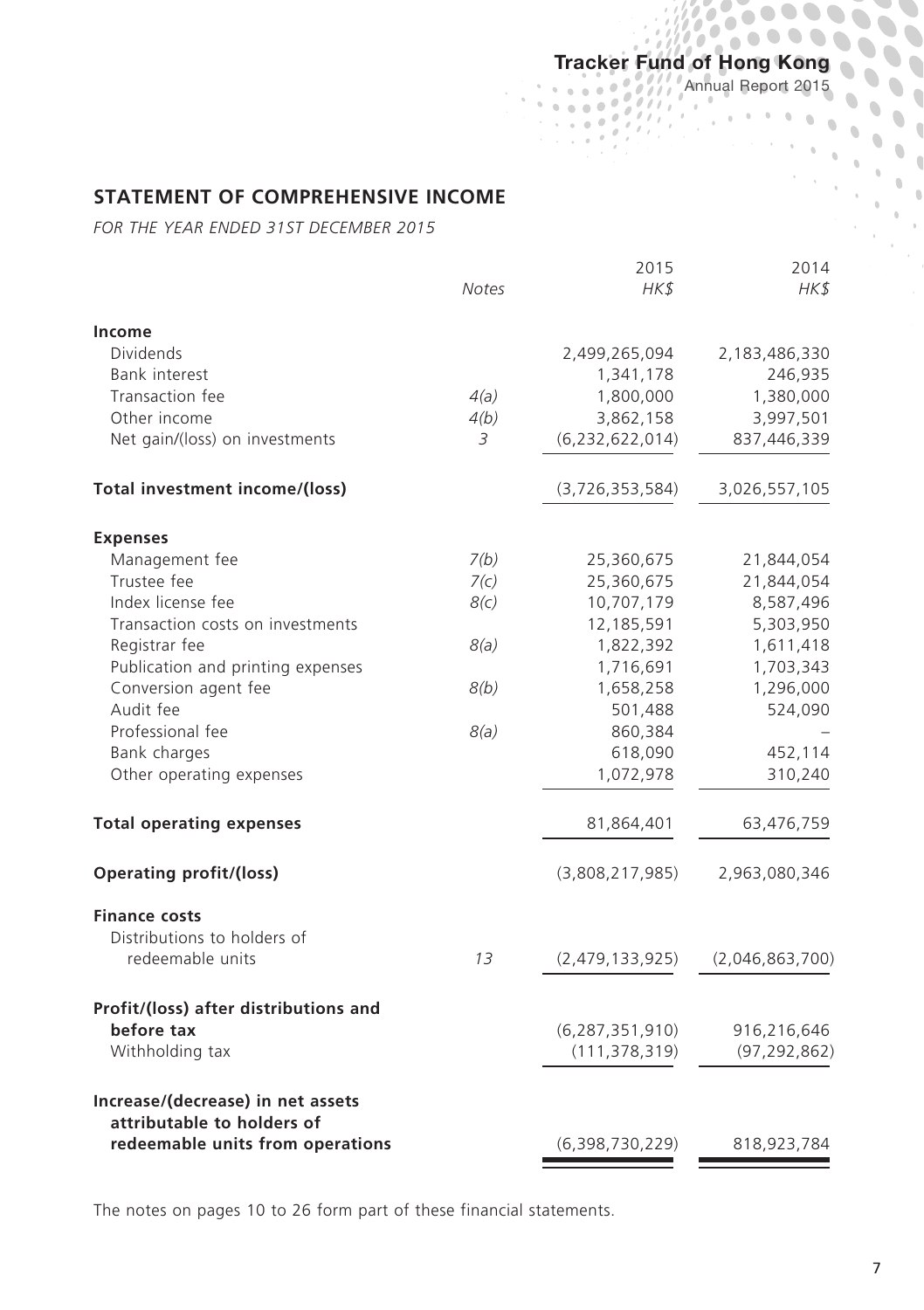Annual Report 2015

## **STATEMENT OF CHANGES IN NET ASSETS ATTRIBUTABLE TO HOLDERS OF REDEFMARLE LINUTE REDEEMABLE UNITS**

*FOR THE YEAR ENDED 31ST DECEMBER 2015*

|                                                                                       |              | 2015                | 2014                |
|---------------------------------------------------------------------------------------|--------------|---------------------|---------------------|
|                                                                                       | <b>Notes</b> | HK\$                | HK\$                |
| Net assets attributable to holders of<br>redeemable units at 1st January              |              | 62,418,500,671      | 56,404,449,270      |
|                                                                                       |              |                     |                     |
| Issue of units                                                                        |              |                     |                     |
| $-$ In-kind                                                                           | 9            | 45,218,273,332      | 24,309,389,240      |
| - Cash component                                                                      | 9            | 612,431,187         | 255,941,362         |
|                                                                                       |              | 45,830,704,519      | 24,565,330,602      |
| Redemption of units                                                                   |              |                     |                     |
| $-$ In-kind                                                                           | 9            | (29, 171, 962, 981) | (19, 175, 421, 974) |
| - Cash component                                                                      | 9            | (291, 790, 938)     | (194, 781, 011)     |
|                                                                                       |              | (29, 463, 753, 919) | (19,370,202,985)    |
| Net issue of units                                                                    |              | 16,366,950,600      | 5, 195, 127, 617    |
|                                                                                       |              |                     |                     |
| Increase/(decrease) in net assets attributable<br>to holders of redeemable units from |              |                     |                     |
| operations                                                                            |              | (6,398,730,229)     | 818,923,784         |
| Net assets attributable to holders of                                                 |              |                     |                     |
| redeemable units at 31st December                                                     |              | 72,386,721,042      | 62,418,500,671      |

The notes on pages 10 to 26 form part of these financial statements.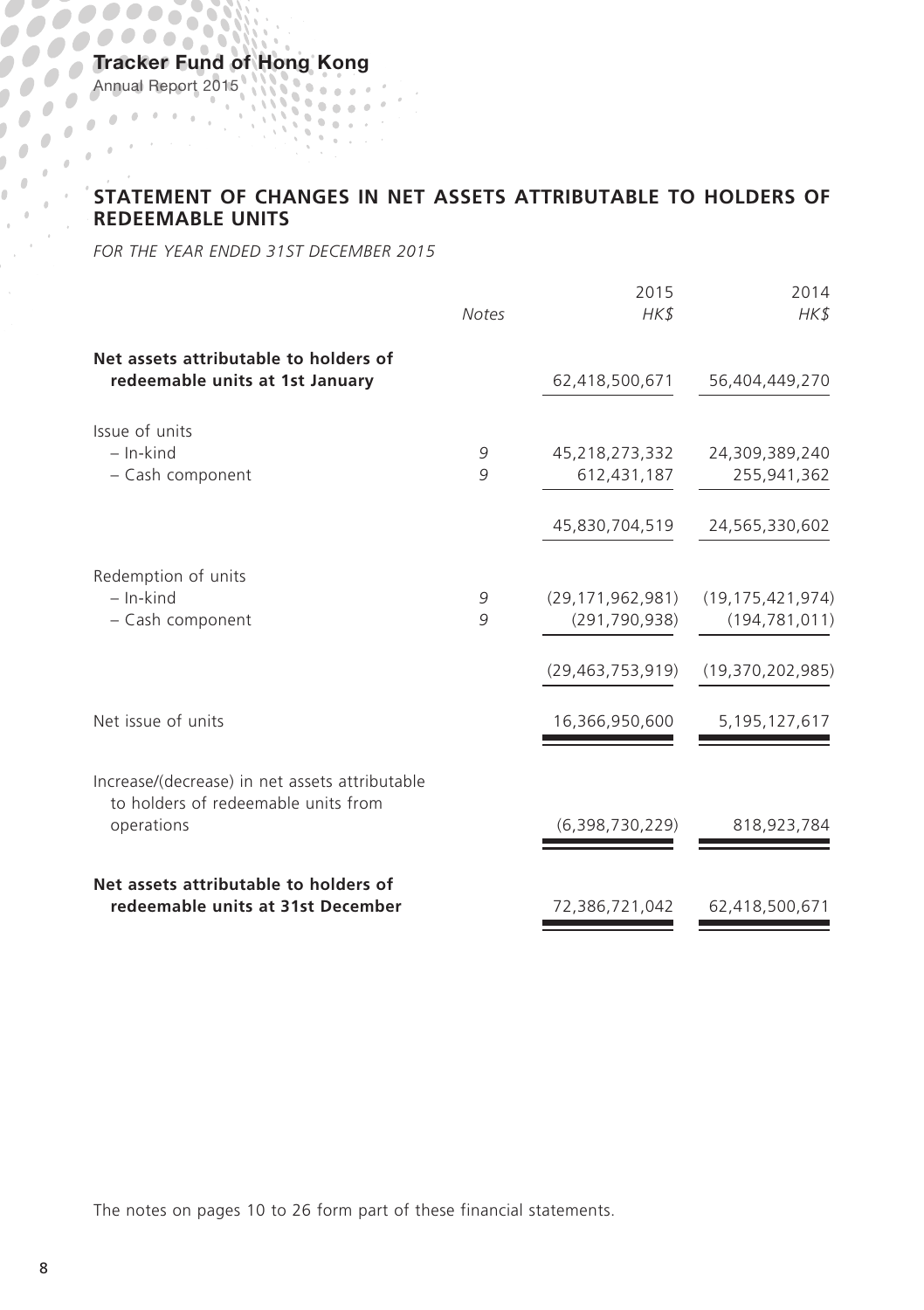77,  $\hat{\boldsymbol{\sigma}}$ 

÷.  $\overline{a}$  'n ò

#### Annual Report 2015

 $\mathbf{S}$ 

 $\hat{\mathbf{U}}$  $\hat{0}$  $\lambda$ 

## **STATEMENT OF CASH FLOWS**

*FOR THE YEAR ENDED 31ST DECEMBER 2015*

|                                                                                                                                                                                                                                                                                                                                                                                                                                                                                  | Notes                                | 2015<br>HK\$                                                                                                                                                                                                                                 | 2014<br>HK\$                                                                                                                                                                                                                    |
|----------------------------------------------------------------------------------------------------------------------------------------------------------------------------------------------------------------------------------------------------------------------------------------------------------------------------------------------------------------------------------------------------------------------------------------------------------------------------------|--------------------------------------|----------------------------------------------------------------------------------------------------------------------------------------------------------------------------------------------------------------------------------------------|---------------------------------------------------------------------------------------------------------------------------------------------------------------------------------------------------------------------------------|
| Cash flows from operating activities                                                                                                                                                                                                                                                                                                                                                                                                                                             |                                      |                                                                                                                                                                                                                                              |                                                                                                                                                                                                                                 |
| Proceeds from sale of investments<br>Payments for purchase of investments<br>Dividends received<br>Bank interest received<br>Transaction fee received<br>Management fee paid<br>Trustee fee paid<br>Index license fee paid<br>Registrar fee paid<br>Publication and printing expenses paid<br>Transaction costs on investments paid<br>Conversion agent fee paid<br>Bank charges paid<br>Legal and other professional fees<br>reimbursed/(paid)<br>Other operating expenses paid | 9<br>9                               | 4,456,252,315<br>(4,373,073,169)<br>2,195,420,989<br>1,341,178<br>1,845,000<br>(24, 598, 024)<br>(24, 598, 024)<br>(10, 249, 589)<br>(1,680,736)<br>(1, 714, 572)<br>(12, 185, 591)<br>(1,692,000)<br>(590, 405)<br>(620,000)<br>(1,489,311) | 2,419,888,281<br>(2,402,862,916)<br>2,081,324,017<br>246,935<br>1,365,000<br>(21,608,574)<br>(21, 608, 574)<br>(8,480,102)<br>(1,600,049)<br>(1,831,285)<br>(5,303,950)<br>(1, 272, 000)<br>(441, 030)<br>45,096<br>(1,059,852) |
| Net cash generated from<br>operating activities                                                                                                                                                                                                                                                                                                                                                                                                                                  |                                      | 2,202,368,061                                                                                                                                                                                                                                | 2,036,800,997                                                                                                                                                                                                                   |
| Cash flows from financing activities<br>Cash received on issue of units<br>Cash paid on redemption of units<br>Interim distribution paid<br>Final distribution paid                                                                                                                                                                                                                                                                                                              | 9<br>9<br>$4(b)$ , 13<br>$4(b)$ , 13 | 612,431,187<br>(294, 519, 391)<br>(488, 927, 862)<br>(1,986,343,905)                                                                                                                                                                         | 255,941,362<br>(192, 052, 558)<br>(359, 200, 174)<br>(1,683,666,025)                                                                                                                                                            |
| Net cash used in financing activities                                                                                                                                                                                                                                                                                                                                                                                                                                            |                                      | (2, 157, 359, 971)                                                                                                                                                                                                                           | (1,978,977,395)                                                                                                                                                                                                                 |
| Net increase in cash and cash equivalents<br>Cash and cash equivalents at the beginning<br>of the year                                                                                                                                                                                                                                                                                                                                                                           |                                      | 45,008,090<br>211,935,563                                                                                                                                                                                                                    | 57,823,602<br>154,111,961                                                                                                                                                                                                       |
| Cash and cash equivalents at the end of<br>the year                                                                                                                                                                                                                                                                                                                                                                                                                              |                                      | 256,943,653                                                                                                                                                                                                                                  | 211,935,563                                                                                                                                                                                                                     |
| Analysis of balances of cash and<br>cash equivalents:<br><b>Bank balances</b>                                                                                                                                                                                                                                                                                                                                                                                                    | 7(d)                                 | 256,943,653                                                                                                                                                                                                                                  | 211,935,563                                                                                                                                                                                                                     |

Please refer to note 9 for details of major non-cash transactions. The notes on pages 10 to 26 form part of these financial statements.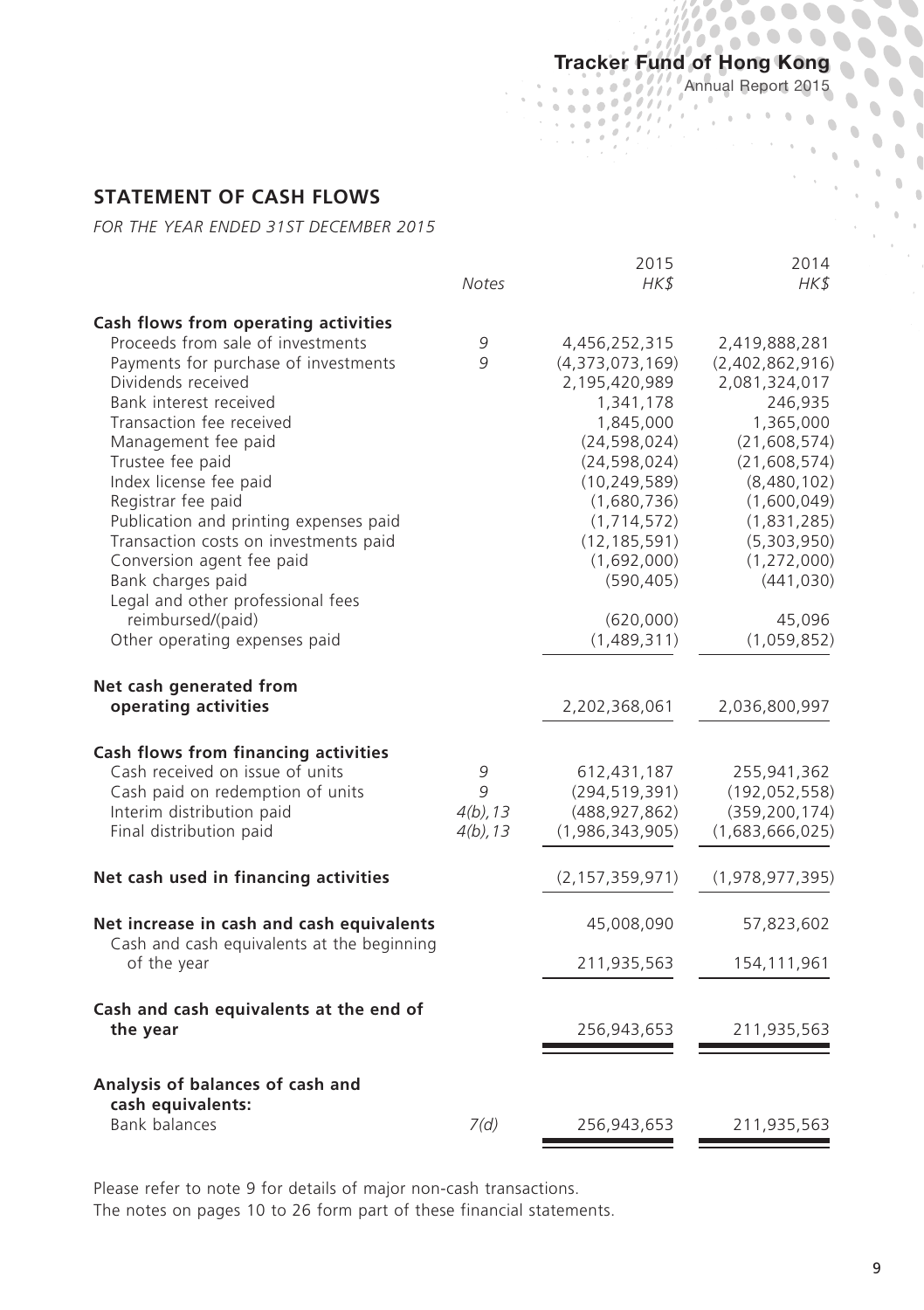## **NOTES TO THE FINANCIAL STATEMENTS**

 $\mathbf{u}$ **STATISTIC**  $\alpha$ 

 $\mathbf{v} = \mathbf{v} \cdot \mathbf{v}$ 

#### **1 General Information**

Annual Report 2015

 $\mathbf{r}$  $\frac{1}{\sqrt{2}}$  $\bar{\theta}$ 

> Tracker Fund of Hong Kong (The "Fund") is a unit trust which is governed by its Trust Deed dated 23rd October 1999 (the "Trust Deed"). The Fund is authorized by the Securities and Futures Commission of Hong Kong under Section 104(1) of the Hong Kong Securities and Futures Ordinance. The Fund is also listed on The Stock Exchange of Hong Kong Limited (a subsidiary of the Hong Kong Exchanges and Clearing Limited).

> The manager and the trustee of the Fund are State Street Global Advisors Asia Limited (the "Manager") and State Street Bank and Trust Company (the "Trustee") respectively.

> The Fund's objective is to provide investment results that closely correspond to the performance of the Hang Seng Index (the "Index").

#### **2 Summary of significant accounting policies**

The principal accounting policies applied in the preparation of these financial statements are set out below. These policies have been consistently applied to all the years presented, unless otherwise stated.

#### **(a) Basis of preparation**

The financial statements have been prepared in accordance with Hong Kong Financial Reporting Standards ("HKFRS") issued by the Hong Kong Institute of Certified Public Accountants ("HKICPA"). The financial statements have been prepared under the historical cost convention, as modified by the revaluation of financial assets and financial liabilities held at fair value through profit or loss.

The preparation of financial statements in conformity with HKFRS requires the Manager to make judgments, estimates and assumptions that affect the application of accounting policies and the reported amounts of assets and liabilities, income and expense. The estimates and associated assumptions are based on historical experience and various other factors that are believed to be reasonable under the circumstances, the results of which form the basis of making the judgments about carrying values of assets and liabilities that are not readily apparent from other sources. Actual results may differ from these estimates.

All references to net assets throughout the financial statements refer to net assets attributable to holders of redeemable units unless otherwise stated.

*Standards and amendments to existing standards effective 1st January 2015.*

There are no standards, interpretations or amendments to existing standards that are effective for the first time for the financial year beginning 1st January 2015 that would be expected to have a material impact on the Fund.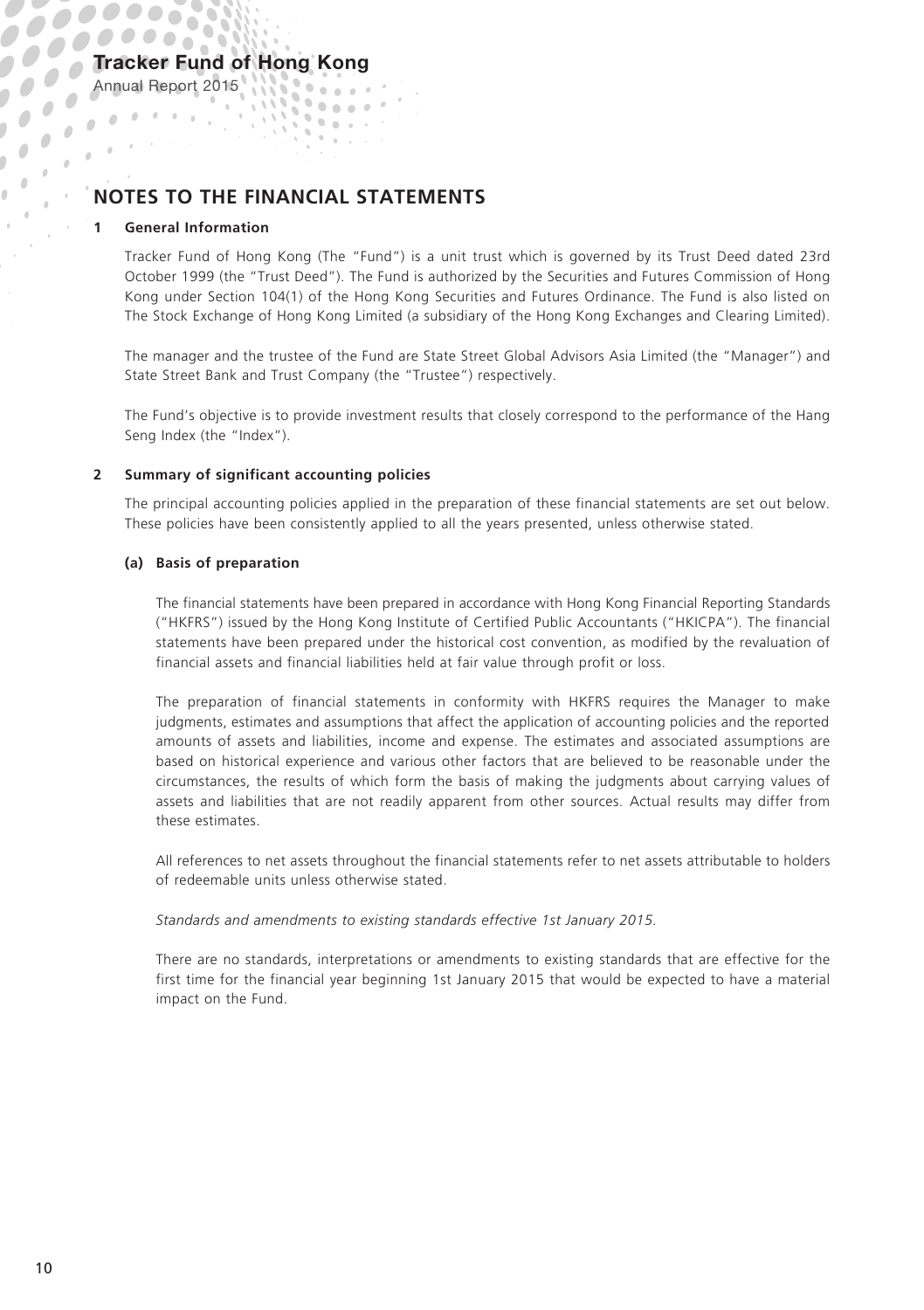$\overline{\mathcal{U}}$ 

 $\mathcal{N}_{\mathcal{F}}$ 

 $\overline{\ell}$  ,

Annual Report 2015

 $\frac{1}{2}$  $\hat{0}$ 

## **NOTES TO THE FINANCIAL STATEMENTS** (Continued)

#### **2 Summary of significant accounting policies** (Continued)

#### **(a) Basis of preparation** (Continued)

*New standards and amendments to standards that are relevant to the Fund but are not yet effective and have not been early adopted by the Fund*

 $_{\rm s}$   $\sim$ 

HKFRS 9, "Financial instruments" addresses the classification, measurement and recognition of financial assets and financial liabilities. The complete version of HKFRS 9 was issued in July 2014. It replaces the guidance in HKAS 39 that relates to the classification and measurement of financial instruments. HKFRS 9 retains but simplifies the mixed measurement model and establishes three primary measurement categories for financial assets: amortized cost, fair value through other comprehensive income and fair value through profit or loss. The basis of classification depends on the entity's business model and the contractual cash flow characteristics of the financial asset. Investments in equity instruments are required to be measured at fair value through profit or loss with the irrevocable option at inception to present changes in fair value in other comprehensive income not recycling. There is now a new expected credit losses model that replaces the incurred loss impairment model used in HKAS 39. For financial liabilities there were no changes to classification and measurement except for the recognition of changes in own credit risk in other comprehensive income, for liabilities designated at fair value through profit or loss. HKFRS 9 relaxes the requirements for hedge effectiveness by replacing the bright line hedge effectiveness tests. It requires an economic relationship between the hedged item and hedging instrument and for the "hedged ratio" to be the same as the one management actually use for risk management purposes. Contemporaneous documentation is still required but is different to that currently prepared under HKAS 39. The standard is effective for accounting periods beginning on or after 1st January 2018. Early adoption is permitted. The Fund is yet to assess HKFRS 9's full impact.

There are no standards, interpretations or amendments to existing standards that are not yet effective that would be expected to have a material impact on the Fund.

#### **(b) Investments**

All investments have been classified as "financial assets at fair value through profit or loss".

Purchases and sales of investments are accounted for on the trade date basis. Investments are initially recognized at fair value, excluding transaction costs which are expensed as incurred, and are subsequently re-measured at fair value. Realized and unrealized gains and losses on investments are included in the Statement of Comprehensive Income in the period in which they arise. Investments are derecognized when the rights to receive cash flows from the investments have expired or the Fund has transferred substantially all risks and rewards of ownership.

Investments that are listed or traded on an exchange are fair valued based on last traded market prices.

Transfers between levels of the fair value hierarchy are deemed to have occurred at the beginning of the reporting period.

#### **(c) Income**

Dividend income on equity securities is recorded on the ex-dividend date. Dividend income on equity securities where no ex-dividend date is quoted is accounted for when the Fund's right to receive payment is established.

Interest income on bank deposit is recognized on a time-proportionate basis using the effective interest method.

Other income is recognized in the Statement of Comprehensive Income on an accrual basis.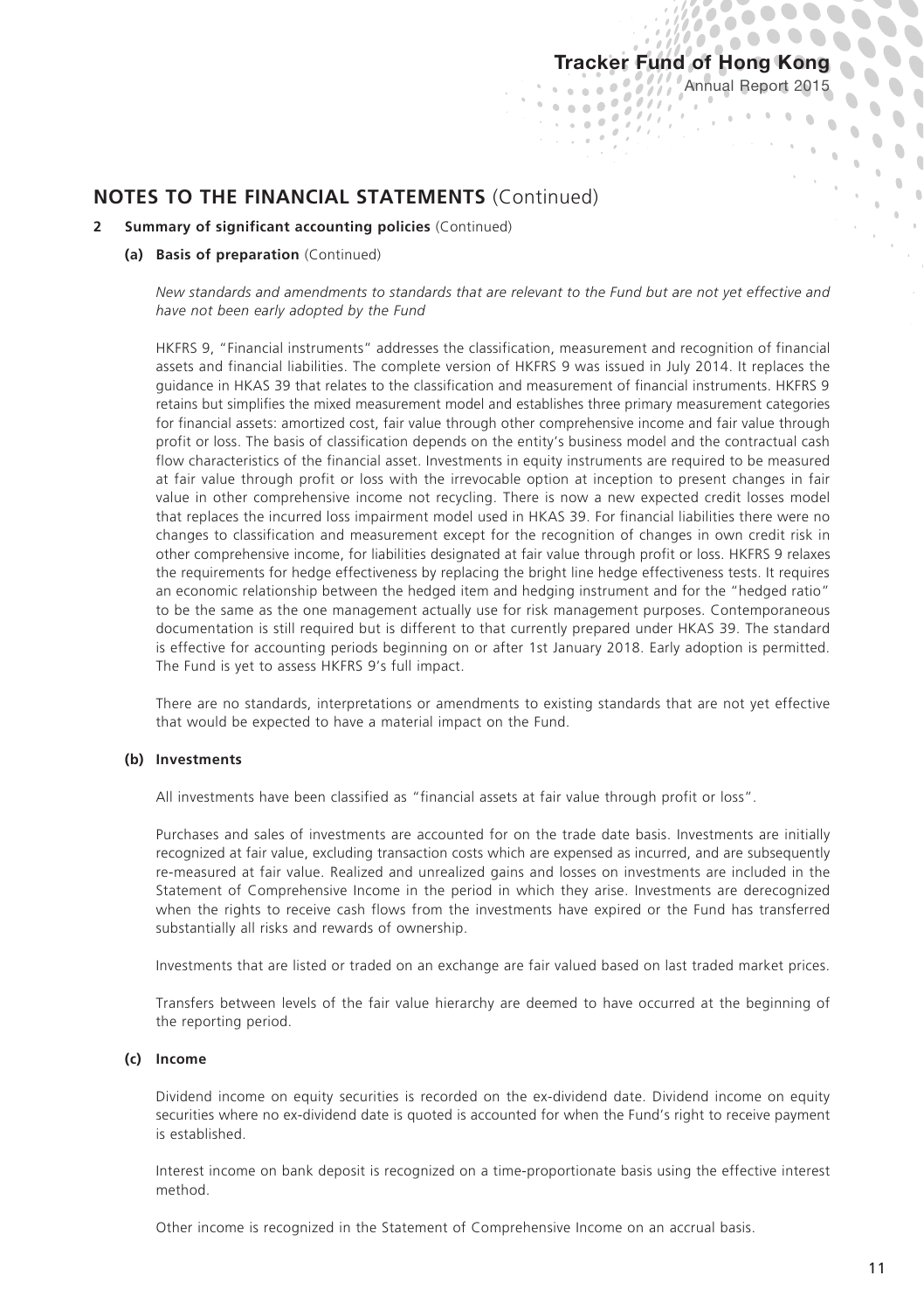## **NOTES TO THE FINANCIAL STATEMENTS** (Continued)

 $\mathbf{v} = \mathbf{v} \cdot \mathbf{v}$ 

#### **2 Summary of significant accounting policies** (Continued)

 $\mathbf{u}$ **STATISTICS** 

#### **(d) Expenses**

Annual Report 2015

 $\begin{pmatrix} 0 & 0 \\ 0 & 0 \end{pmatrix}$  $\frac{1}{2}$  .  $\lambda$ 

Expenses are accounted for in the Statement of Comprehensive Income on an accrual basis.

#### **(e) Distributions payable to holders of redeemable units**

Proposed distributions to holders of redeemable units are recognized in the Statement of Comprehensive Income when they are approved by the Supervisory Committee. The distribution on these redeemable units is recognized in the Statement of Comprehensive Income as finance costs.

#### **(f) Cash component**

Cash component represents the amount included in the issue price or redemption proceeds (as the case may be) of the units issued or redeemed, representing the difference between the net asset value per Creation Unit as calculated by the Manager as of that date and the value of the Index Basket (as defined in the Prospectus of the Fund and based on the nominal closing prices as of that date), including the dividend equivalent amount per Creation Unit.

#### **(g) Cash and cash equivalents**

Cash and cash equivalents include cash in hand, demand deposits, other short-term highly liquid investments with original maturities of three months or less and bank overdrafts.

#### **(h) Translation of foreign currencies**

#### *Functional and presentation currency*

Items included in the financial statements are measured using the currency of the primary economic environment in which the Fund operates (the "functional currency"). The performance of the Fund is measured and reported to the holders of redeemable units in Hong Kong dollar. The Manager considers the Hong Kong dollar as the currency that most faithfully represents the economic effects of the underlying transactions, events and conditions. The financial statements are presented in Hong Kong dollar, which is the Fund's functional and presentation currency.

#### *Transactions and balances*

Foreign currency transactions are translated into the functional currency using the exchange rates prevailing at the dates of the transactions. Foreign currency assets and liabilities are translated into the functional currency using the exchange rate prevailing at the year end date.

Foreign exchange gains and losses arising from translation are included in the Statement of Comprehensive Income.

Foreign exchange gains and losses relating to cash and cash equivalents are presented in the Statement of Comprehensive Income within "net foreign currency gains/losses on cash and cash equivalents".

Foreign exchange gains and losses relating to the financial assets and liabilities carried at fair value through profit or loss are presented in the Statement of Comprehensive Income within "net gain/(loss) on investments".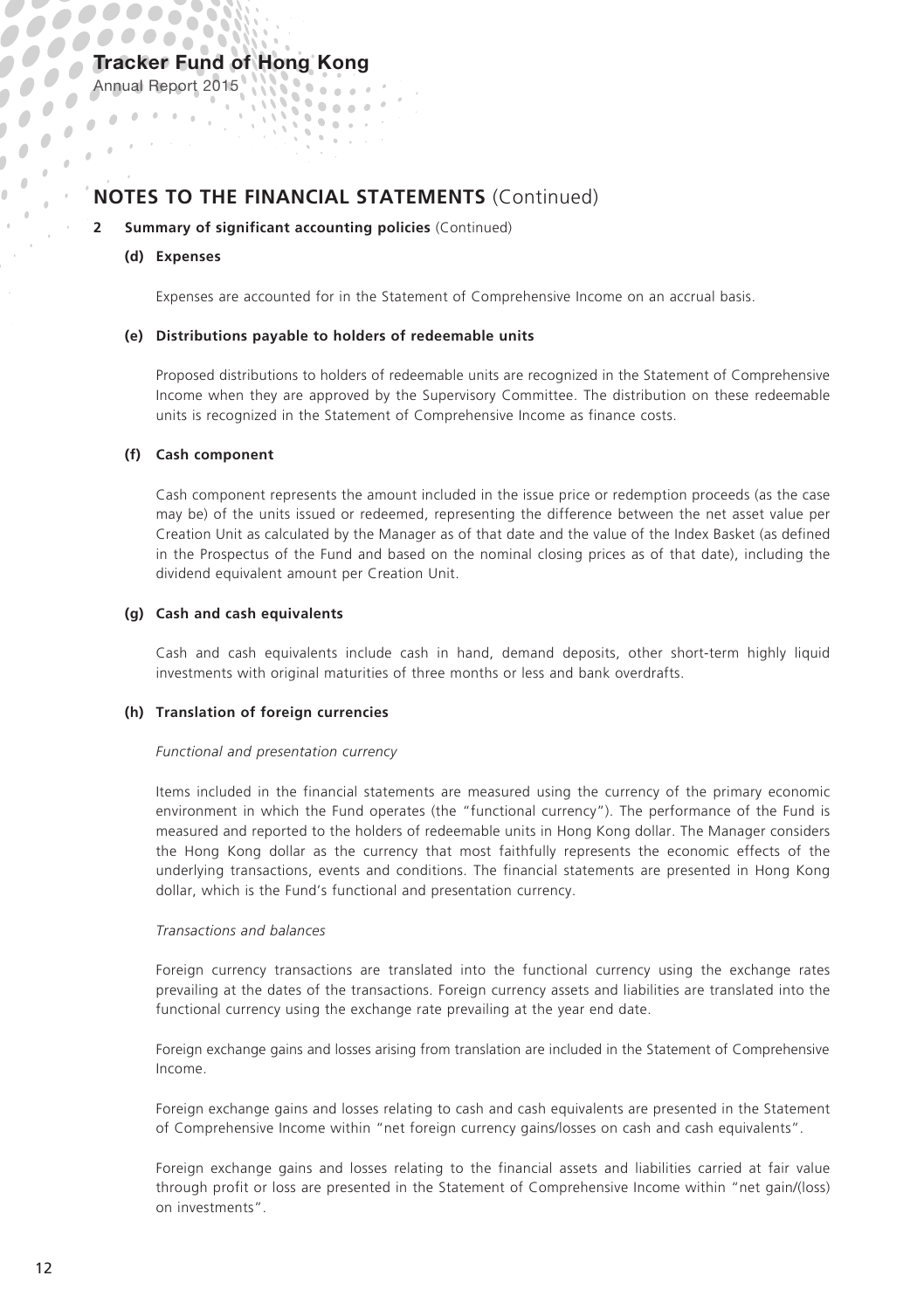$1.000$  $\overline{a}$ i i biog

 $_{\rm s}$   $\rightarrow$ 

Annual Report 2015

ò

 $\mathcal{F}_{\mathcal{A}}$  $\ddot{\phantom{a}}$ 

### **NOTES TO THE FINANCIAL STATEMENTS** (Continued)

#### **2 Summary of significant accounting policies** (Continued)

#### **(i) Redeemable units**

The Fund issues redeemable units, which are redeemable at the holder's option and are classified as financial liabilities. Redeemable units can only be redeemed in-kind equal to a proportionate share of the Fund's net asset value. The redeemable unit is carried at the redemption amount that is payable at the year end date if the holder exercises the right to put the unit back to the Fund. In accordance with the Trust Deed, the minimum redemption units are 1,000,000 units.

Redeemable units are issued and redeemed at the holder's option at prices based on the Fund's net asset value per unit at the time of issue or redemption. The Fund's net asset value per unit is calculated by dividing the net assets attributable to the holders of redeemable units with the total number of outstanding redeemable units. In accordance with the provisions of the Trust Deed, investment positions are valued based on the last traded market price for the purpose of determining the net asset value per unit for creations and redemptions.

#### **(j) Segmental reporting**

Operating segments are reported in a manner consistent with the internal reporting used by the chief operating decision-maker. The Manager, who is responsible for allocating resources and assessing performance of the operating segments, has been identified as the chief operating decision-maker that makes strategic decisions.

#### **3 Net gain/(loss) on investments**

|                                                                                       | 2015<br>HK\$                     | 2014<br>HK\$                     |
|---------------------------------------------------------------------------------------|----------------------------------|----------------------------------|
| Change in unrealized gain/loss on investments<br>Realized gain on sale of investments | (9,907,468,976)<br>3,674,846,962 | (1,527,824,828)<br>2,365,271,167 |
|                                                                                       | (6, 232, 622, 014)               | 837,446,339                      |

#### **4 Income**

#### **(a) Transaction fee**

Applications to create or redeem units are only made through brokers or dealers (acting either as principal or on behalf of clients) (the "Participating Dealers") which have executed participation agreements with the Manager, the Trustee, HK Conversion Agency Services Limited (the "Conversion Agent") and Hong Kong Securities Clearing Company ("HKSCC"). The Fund is entitled to receive a transaction fee of HK\$15,000 per total aggregate creation and redemption orders per day per Participating Dealer.

#### **(b) Other income**

Other income represents registrar charges levied on unitholders (other than HKSCC Nominees) who hold units registered in their own names as at each record date for the relevant distribution. Currently, these charges amount to the lower of HK\$80 per year per unitholder and the unitholder's actual distribution entitlement. Such charges are deducted on a half-yearly basis from the half-yearly distributions payable to the relevant unitholders.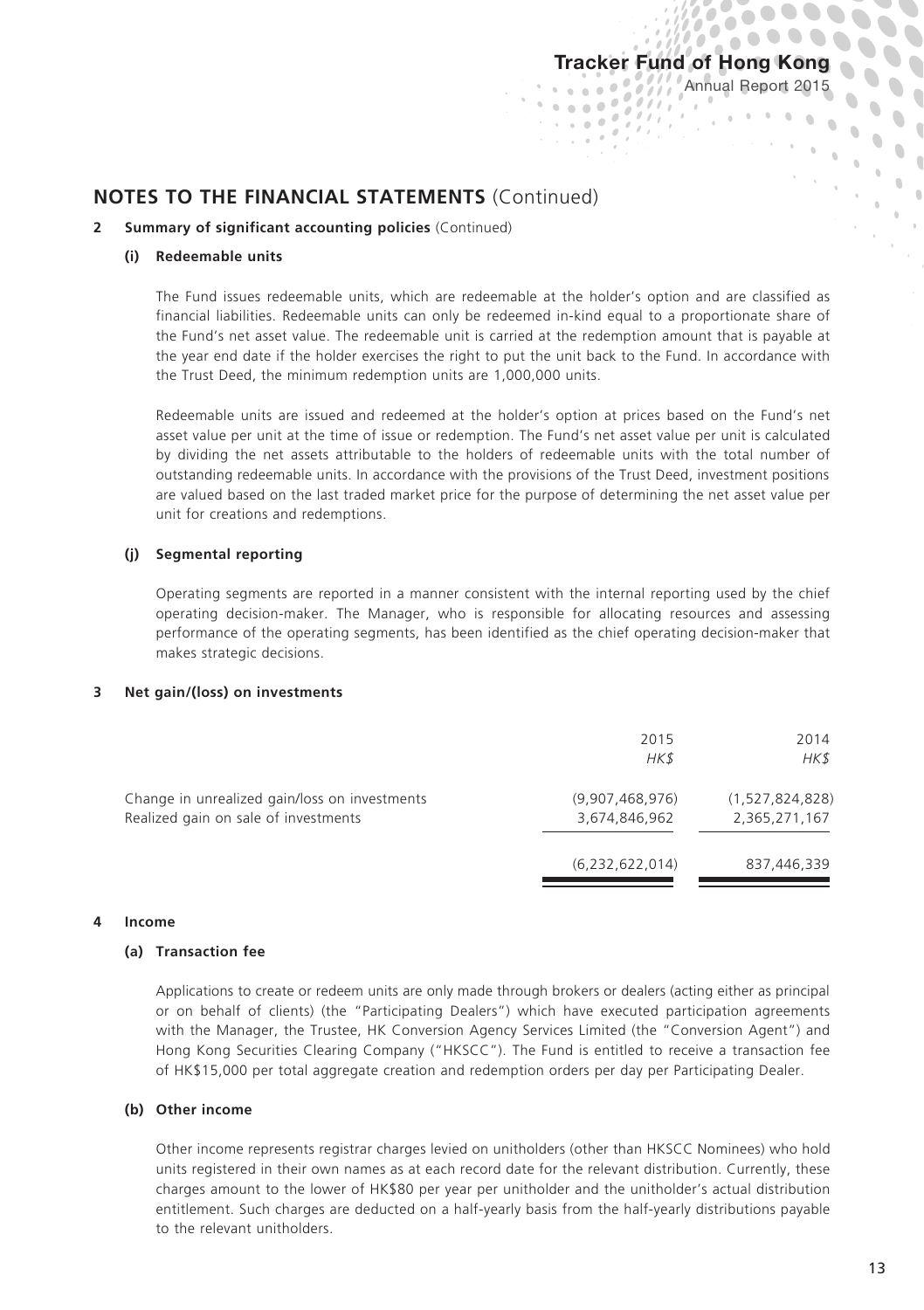Annual Report 2015

ñ

 $\alpha$ 

 $\bar{\theta}$  $\theta$ 

 $\bar{\theta}$ 

 $\frac{1}{2}$ 

 $\overline{\phantom{a}}$  $\mathbf{r}$ 

## **NOTES TO THE FINANCIAL STATEMENTS** (Continued)

 $\mathbf{v} = \mathbf{v} \cdot \mathbf{v}$ 

gaar I  $\bar{a}$ 

 $\mathbf{u}$ 

#### **5 Number of units in issue and net assets attributable to holders of redeemable units**

The Fund's capital is represented by the net assets attributable to holders of redeemable units. Units are issued through an in-kind creation of an Index Basket with the remaining balances in cash, and are redeemed in-kind with the remaining balances in cash. Subscriptions and redemptions of units during the year are shown on the Statement of Changes in Net Assets Attributable to Holders of Redeemable Units. In accordance with the objectives and risk management policies outlined in note 12, the Manager endeavours to invest in appropriate investments while maintaining sufficient liquidity to meet redemption, such liquidity being augmented by disposal of listed securities where necessary.

In accordance with the provisions of the Trust Deed, listed investments are stated at the last traded price on the valuation day for the purpose of determining net asset value per unit for creations and redemptions and for various fee calculations.

Net assets attributable to holders of redeemable units at last traded market prices represent a liability in the Statement of Net Assets, carried at the redemption amount that would be payable at the year end date if the unitholders exercised the right to redeem the units in the Fund.

|                                                                                         | Number of units    |                |
|-----------------------------------------------------------------------------------------|--------------------|----------------|
|                                                                                         | 2015               | 2014           |
| Units in issue at the beginning of the year                                             | 2,617,992,500      | 2,400,992,500  |
| Issue of units                                                                          | 1,809,000,000      | 1,049,000,000  |
| Redemption of units                                                                     | (1, 153, 000, 000) | (832,000,000)  |
| Units in issue at the end of the year                                                   | 3,273,992,500      | 2,617,992,500  |
|                                                                                         | HK\$               | HK\$           |
| Net assets attributable to holders of redeemable units                                  | 72,386,721,042     | 62,418,500,671 |
| Net assets attributable to holders of redeemable units<br>(per unit)                    | 22.11              | 23.84          |
| Net asset value per Creation Unit (1 Creation Unit is<br>equivalent to 1,000,000 units) | 22,109,617         | 23,842,124     |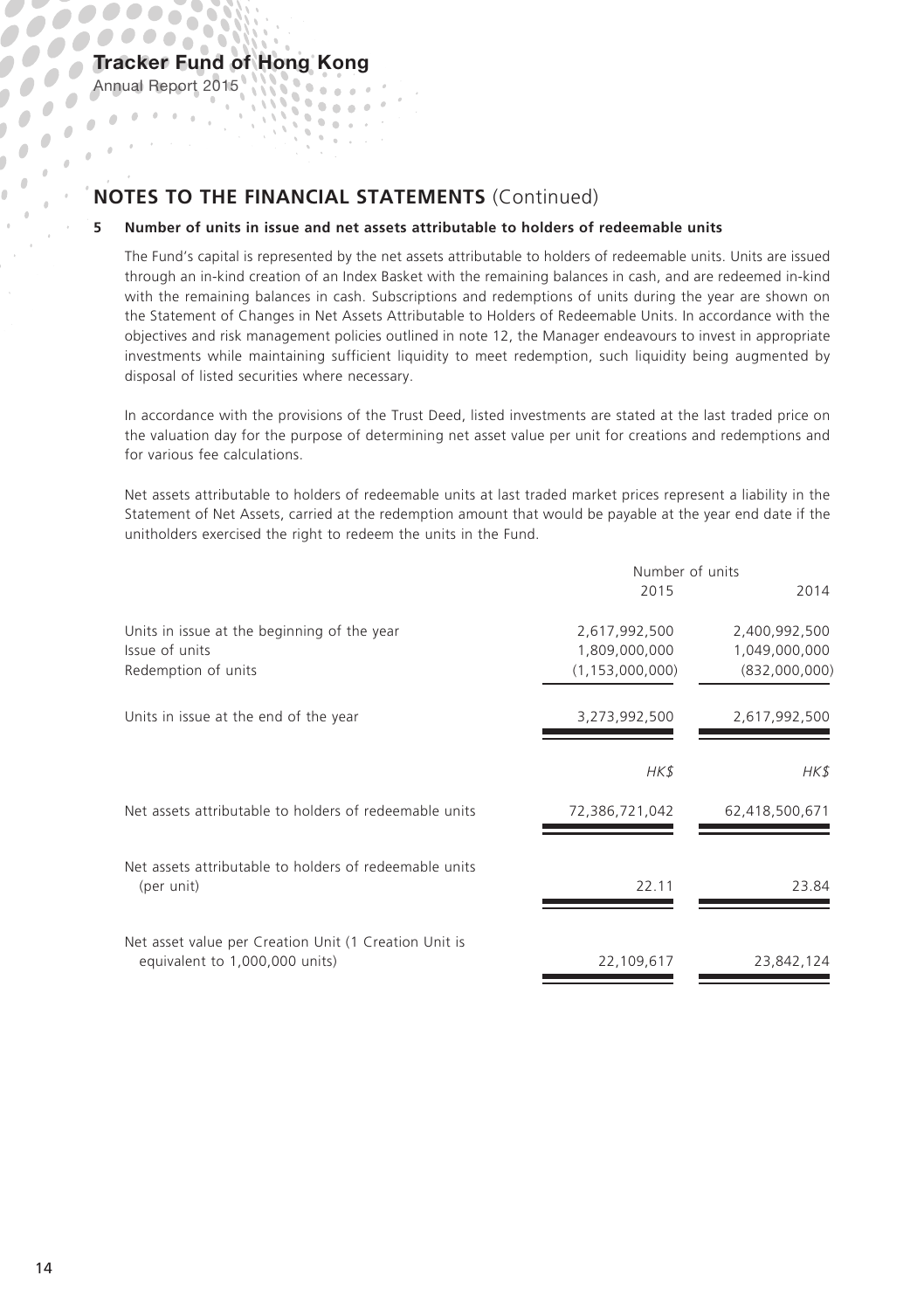$\overline{\ell}$  $\ell$  .

 $_{\rm s}$   $^{-1}$ 

Annual Report 2015

ò

 $0.00000000$ 

 $\sum_{i=1}^{n}$ 

 $\frac{1}{2}$  .  $\hat{0}$ 

## **NOTES TO THE FINANCIAL STATEMENTS** (Continued)

#### **6 Taxation**

No provision for Hong Kong profits tax has been made as the Fund was authorized as a collective investment scheme under Section 104 of the Hong Kong Securities and Futures Ordinance and is therefore exempted from profits tax under Sections 26A(1A) of the Hong Kong Inland Revenue Ordinance.

The Fund invests in H-shares and Red Chips shares of companies in the People's Republic of China ("PRC") listed on the Hong Kong Stock Exchange. Under the PRC Corporate Income Tax Law, the Fund may be liable to pay PRC tax on the capital gains realized in the trading of Red Chips which are determined as PRC Tax Resident Enterprises and H-shares. However, no provision was made for taxation from such gains in the financial statements as the Manager believes that the Fund can sustain a position for not filing a tax return based on the existing tax regulations and that the prevailing enforcement of China tax on capital gains is not probable.

Withholding tax was charged on dividend income received from H-shares and Red Chips during the years ended 31st December 2015 and 2014.

#### **7 Transactions with the related parties/Manager and its Connected Persons**

Parties are considered to be related if one party has the ability to control the other party or exercise significant influence over the other party in making financial or operational decisions. Related parties of the Fund also include the Manager of the Fund and its connected persons. Connected Persons of the Manager are those as defined in the Code on Unit Trusts and Mutual Funds established by the Securities and Futures Commission of Hong Kong (the "SFC Code"). All transactions entered into during the year between the Fund and its related parties, including the Manager and its Connected Persons were carried out in the normal course of business and on normal commercial terms. To the best of the Manager's knowledge, the Fund does not have any other transactions with its related parties, including the Manager and its Connected Persons except for those disclosed below.

#### **(a) Manager's holding in the Fund**

The directors and officers of the Manager may transact in the units of the Fund as principal. As at 31st December 2015, the directors and officers of the Manager together held 29,000 units in the Fund (2014: 23,500 units).

#### **(b) Management fee**

The fee payable to the Manager is calculated at the following annual rates of the net asset value of the Fund on the last dealing day in the relevant quarter:

| For the first HK\$15 billion of the net asset value            | $0.050\%$ |
|----------------------------------------------------------------|-----------|
| For the next HK\$15 billion of the net asset value             | 0.045%    |
| For the next HK\$15 billion of the net asset value             | $0.030\%$ |
| Any amount by which the net asset value exceeds HK\$45 billion | 0.025%    |

The management fee is accrued daily and payable quarterly in arrears.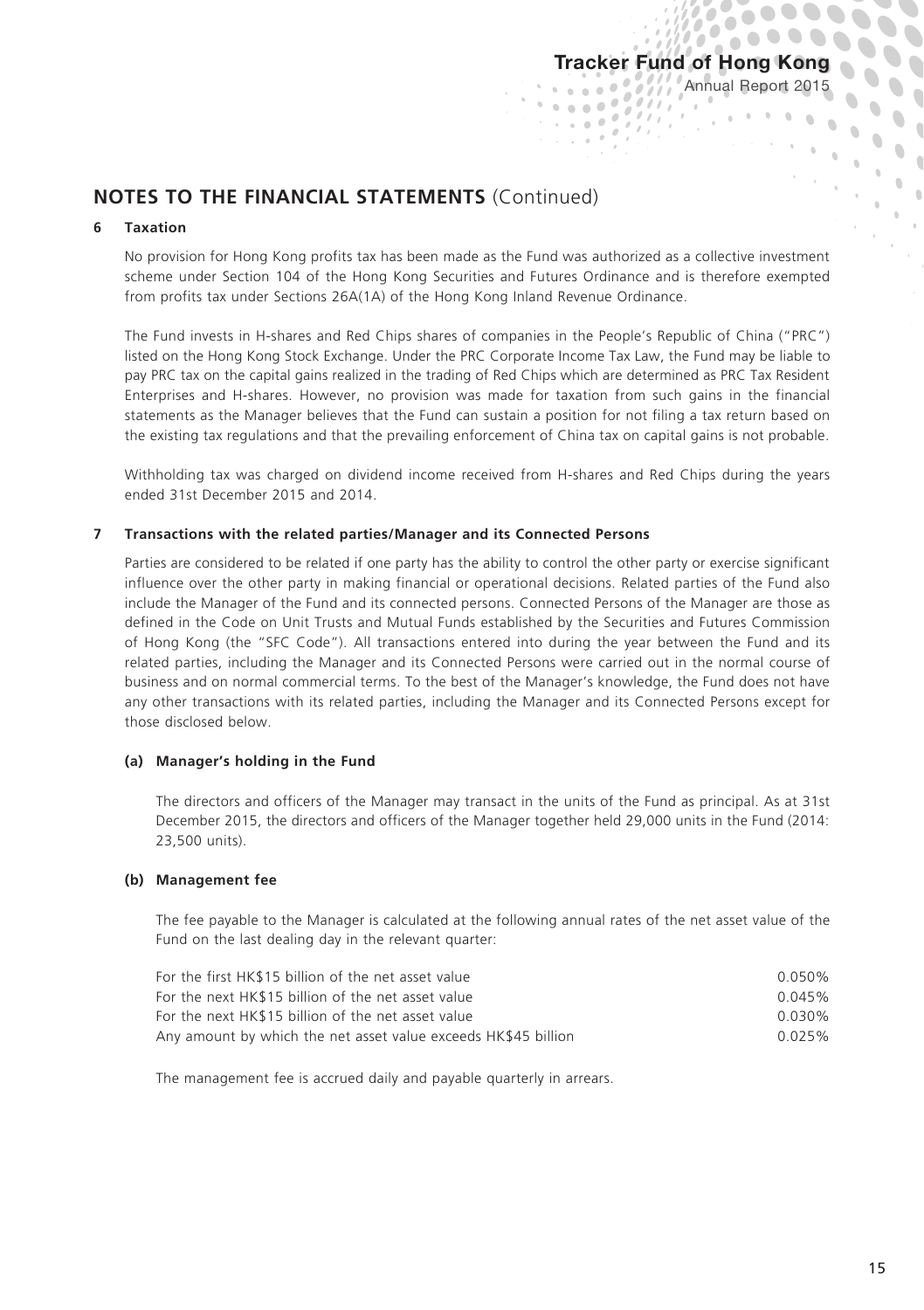### Tracker Fund of Hong Kong  $\mathbf{S} = \mathbf{S}$

## **NOTES TO THE FINANCIAL STATEMENTS** (Continued)

 $\mathbf{v} = \mathbf{v} \cdot \mathbf{v}$ 

gaar I

 $\mathbf{u}$ 

#### **7 Transactions with the related parties/Manager and its Connected Persons** (Continued)

#### **(c) Trustee fee**

Annual Report 2015

 $\mathbf{r}$  $\frac{1}{\sqrt{2}}$  $\cdot$ ÷

> The fee payable to the Trustee is calculated at the following annual rates of the net asset value of the Fund of the last dealing day in the relevant quarter:

| For the first HK\$15 billion of the net asset value            | $0.050\%$ |
|----------------------------------------------------------------|-----------|
| For the next HK\$15 billion of the net asset value             | 0.045%    |
| For the next HK\$15 billion of the net asset value             | $0.030\%$ |
| Any amount by which the net asset value exceeds HK\$45 billion | 0.025%    |

The trustee fee is accrued daily and payable quarterly in arrears.

#### **(d) Bank balances**

Bank balances held with the Trustee amounted to HK\$7,763,527 as at 31st December 2015 (2014: HK\$10,354,688). No interest was earned on these bank balances during the years ended 31st December 2015 and 2014.

#### **8 Other fees**

#### **(a) Registrar fee**

The fee payable to Computershare Hong Kong Investor Services Limited (the "Registrar"), is calculated based on the number of unitholders on the register on the first business day of the relevant month at the following fee scale, subject to a monthly maximum aggregate registrar fee of HK\$1,000,000.

*For the period from 1st January 2015 to 30th April 2015*

|                                                                                                                                                                                                                                                                                                                 | HK\$<br>(per month)                        |
|-----------------------------------------------------------------------------------------------------------------------------------------------------------------------------------------------------------------------------------------------------------------------------------------------------------------|--------------------------------------------|
| For the first 2,000 Unitholders<br>For every additional 1,000 Unitholders up to 100,000 Unitholders<br>For every additional 1,000 Unitholders up to 200,000 Unitholders<br>For every additional 1,000 Unitholders up to 300,000 Unitholders<br>For every additional 1,000 Unitholders above 300,000 Unitholders | 10,000<br>2,200<br>1,800<br>1,500<br>1,200 |
| For the period from 1st May 2015 to 31st December 2015                                                                                                                                                                                                                                                          |                                            |
|                                                                                                                                                                                                                                                                                                                 | HK\$<br>(per month)                        |
| For the first 2,000 Unitholders<br>For every additional 1,000 Unitholders up to 100,000 Unitholders<br>For every additional 1,000 Unitholders above 100,000 Unitholders                                                                                                                                         | 12,000<br>2,650<br>2,250                   |

The registrar fee is accrued daily and payable monthly in advance.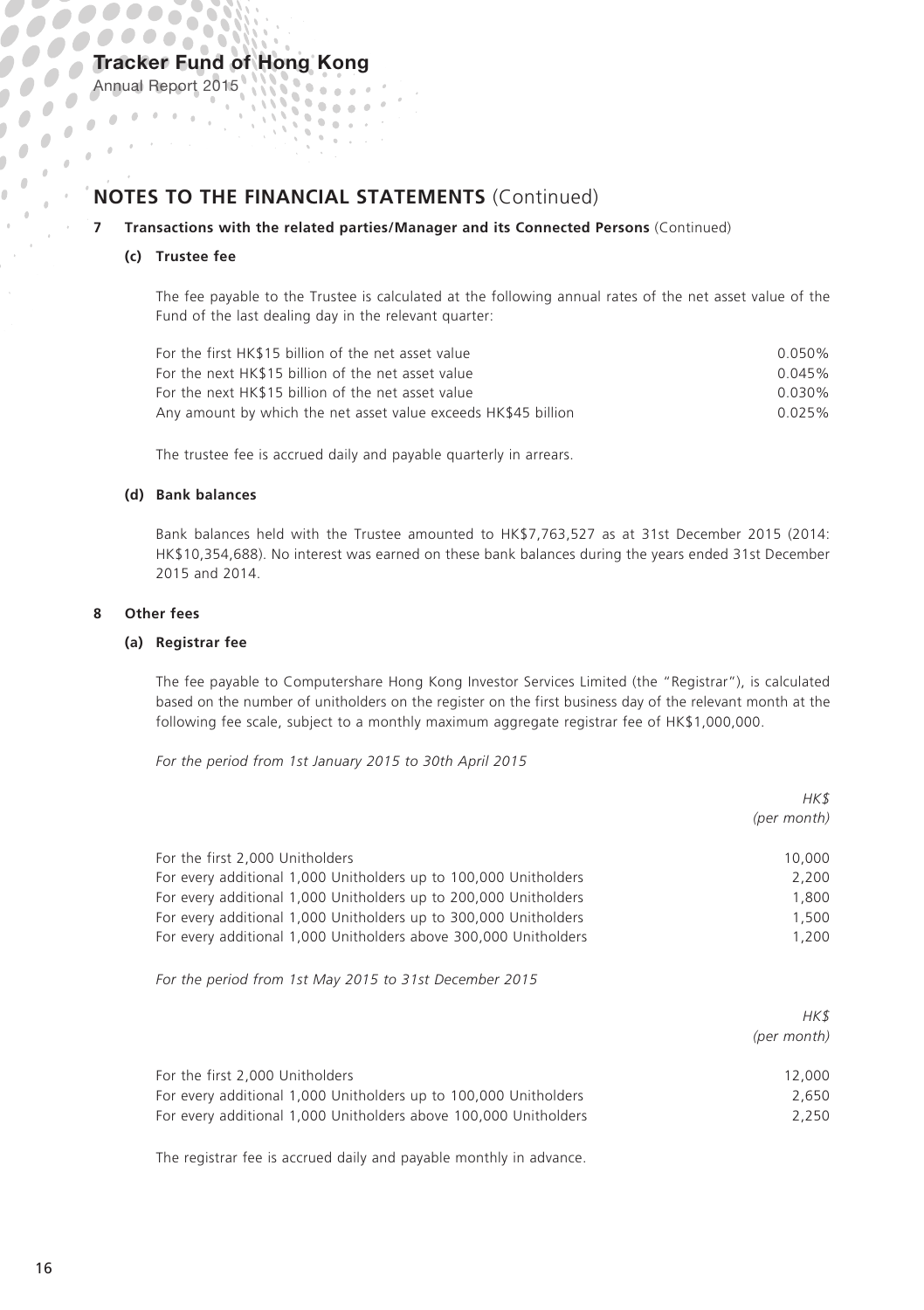Annual Report 2015

 $\frac{1}{2}$  $\hat{0}$ 

### **NOTES TO THE FINANCIAL STATEMENTS** (Continued)

#### *<u>Other fees (Continued)</u>*

#### **(a) Registrar fee** (Continued)

The Registrar is also reimbursed for all of its out-of-pocket expenses incurred in connection with performing its services.

 $\mathbf{v} = \mathbf{v} + \mathbf{v} + \mathbf{v}$ 

 $\overline{a}$ <u> 1999 - Jan</u>  $_{\rm s}$   $^{-1}$ 

#### **(b) Conversion agent fee**

The Conversion Agent received a monthly retainer fee of HK\$16,000 plus a transaction fee of HK\$12,000 on total aggregate creation and redemption orders per day per Participating Dealer.

The conversion agent fee is accrued daily and payable monthly in arrears.

#### **(c) Index license fee**

The index license fee is calculated at the rate of 0.015% per annum on the daily average net asset value of the Fund, subject to a minimum of US\$10,000 per annum.

The index license fee is accrued daily and payable quarterly in arrears.

#### **9 Major non-cash transactions**

In accordance with the Trust Deed, units are issued through an in-kind creation of an Index Basket with the remaining balances in cash. For each Creation Unit (of 1,000,000 units), the Fund receives an Index Basket consisting of constituent shares as determined by the Manager on a daily basis. During the year, the Fund issued 1,809,000,000 units (2014: 1,049,000,000 units), totaling HK\$45,830,704,519 (2014: HK\$24,565,330,602) in exchange for Index Baskets consisting of investments valued at HK\$45,218,273,332 (2014: HK\$24,309,389,240) by the Manager with remaining balances in cash of HK\$612,431,187 (2014: HK\$255,941,362).

In accordance with the Trust Deed, units are redeemed in-kind with the remaining balances in cash. During the year, the Fund redeemed 1,153,000,000 units (2014: 832,000,000 units), totaling HK\$29,463,753,919 (2014: HK\$19,370,202,985) in exchange for Index Baskets consisting of investments valued at HK\$29,171,962,981 (2014: HK\$19,175,421,974) by the Manager with remaining balances in cash of HK\$291,790,938 (2014: HK\$194,781,011).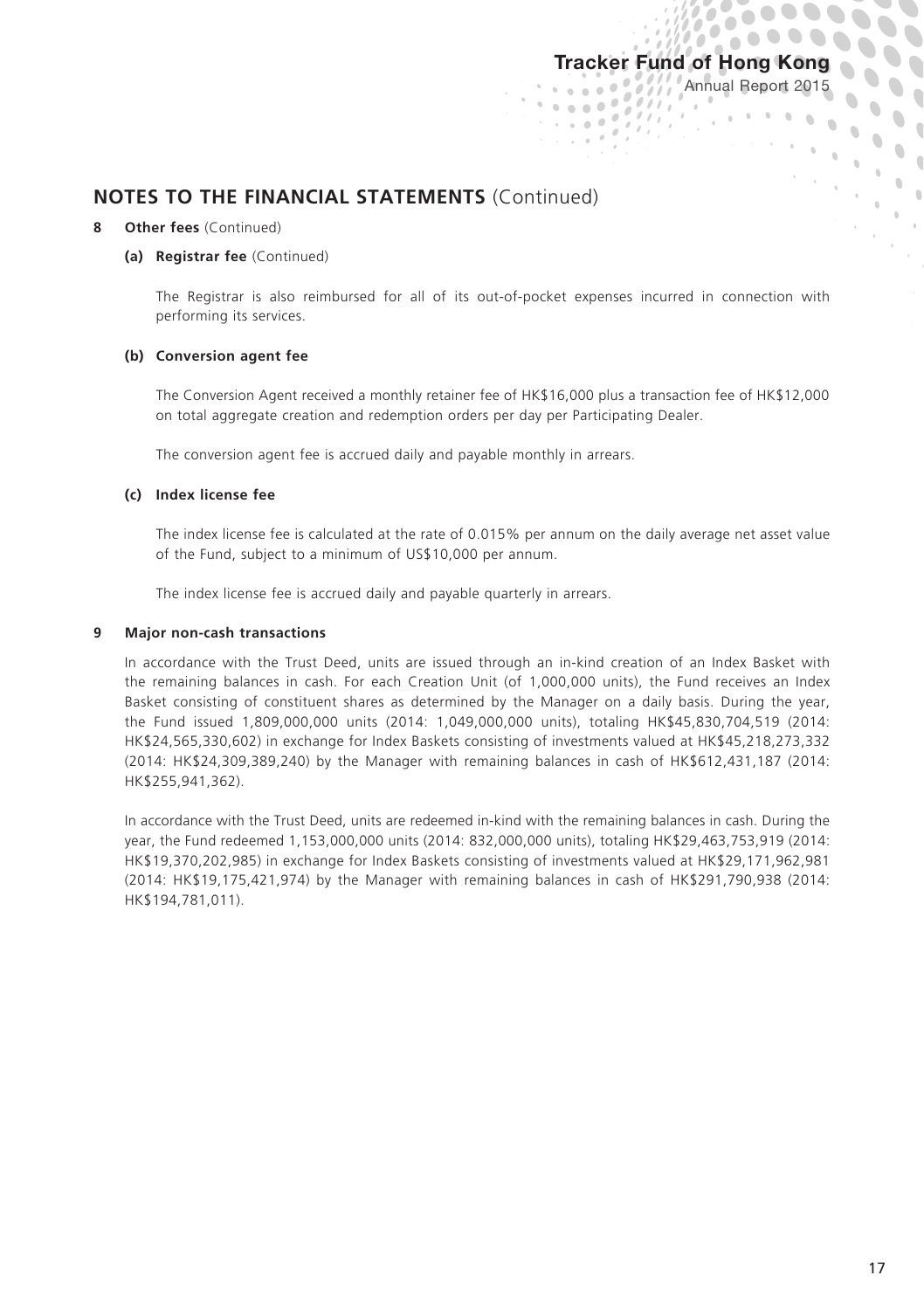## **NOTES TO THE FINANCIAL STATEMENTS** (Continued)

 $\mathbf{v} = \mathbf{v} \cdot \mathbf{v}$ 

**STATISTIC**  $\alpha$ 

 $\mathbb{Q}_2$ 

#### **10 Soft dollar practices**

Annual Report 2015

 $\mathbf{r}$  $\frac{1}{2}$  .  $\bar{\theta}$ 

> The Manager may effect transactions, provided that any such transaction is consistent with standards of "best execution", by or through the agency of another person for the account of the Fund with whom the Manager or any of its Connected Persons have an arrangement under which that party will from time to time provide to or procure for the Manager or any of its Connected Persons goods, services or other benefits (such as research and advisory services, computer hardware associated with specialized software or research services and performance measures) the nature of which is such that their provision can reasonably be expected to benefit the Fund as a whole and may contribute to an improvement in the performance of the Fund. For the avoidance of doubt, such goods and services may not include travel, accommodation, entertainment, general administrative goods or services, general office equipment or premises, membership fees, employees' salaries or direct money payments.

> Since the inception of the Fund, the Manager had not participated in any soft dollar arrangements in respect of any transactions for the account of the Fund.

#### **11 Investment limitations and prohibitions under the SFC Code**

Pursuant to the SFC's Guidelines for Regulating Index Tracking Exchange Traded Funds (the "ETF Guidelines"), the Manager is permitted to overweight the holdings of the Fund relative to its respective weightings in the underlying index, on the condition that the maximum extra weighting in any constituent securities will not exceed the maximum limit reasonably determined by the Fund and after consultation with the SFC. The maximum limit for each of the Fund has been disclosed in its respective prospectus.

The Manager has confirmed that the Fund has complied with this limit during the years ended 31st December 2015 and 2014.

The SFC Code allows the Fund to invest in constituent securities issued by a single issuer for more than 10% of the Fund's net asset value provided that the investment is limited to any constituent securities that each accounts for more than 10% of the weighting of the Index and the Fund's holding of any such constituent securities may not exceed their respective weightings in the Index (except as a result of changes in the composition of the Index and the excess is transitional and temporary in nature).

Constituent securities that account for more than 10% of the net asset value of the Fund as at year end were as follows:

|                      |      | Respective weighting in the Index (%) |      | % of net asset value |  |
|----------------------|------|---------------------------------------|------|----------------------|--|
|                      | 2015 | 2014                                  | 2015 | 2014                 |  |
| HSBC Holdings plc    | 10.1 | 12.6                                  | 10.1 | 12.6                 |  |
| Tencent Holdings Ltd | 10.1 | 8.1                                   | 10.1 | 8.1                  |  |
| Total                | 20.2 | 20.7                                  | 20.2 | 20.7                 |  |

Except as disclosed above, there were no other securities that individually accounted for more than 10% of the net asset value of the Fund as at 31st December 2015 and 2014.

During the year ended 31st December 2015, the Hang Seng Index decreased by 7.16% (2014: increased 1.28%), while the net asset value per unit of the Fund decreased by 7.26% (2014: increased 1.49%).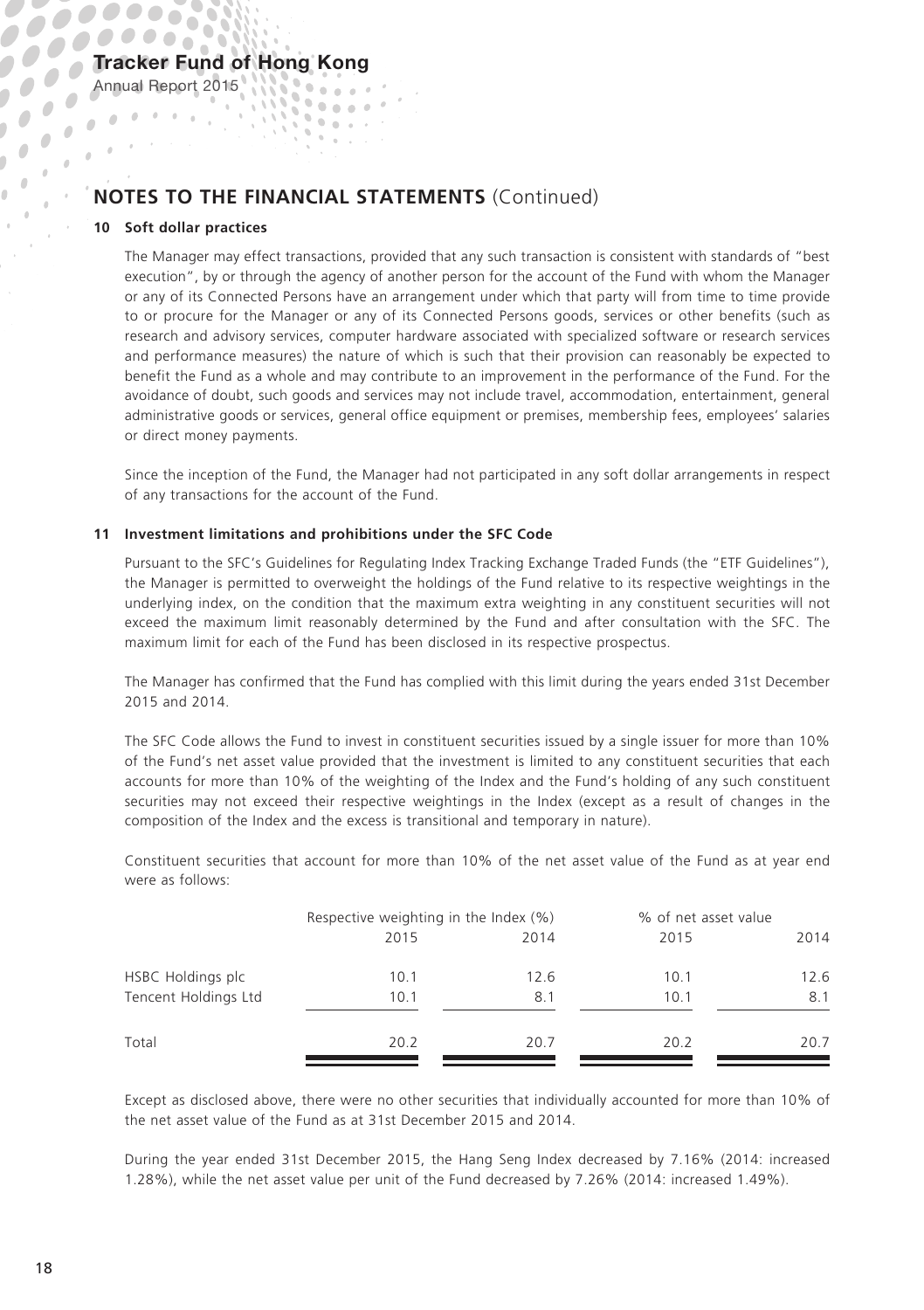ä  $1.000$  $\overline{a}$ **Tara** 

 $\theta$  $_{\rm s}$   $^{-1}$ 

 $\bullet$ 

 $\mathbf{v}_0$ 

 $\overline{1}$  $\frac{1}{2}$  $\hat{0}$ 

## **NOTES TO THE FINANCIAL STATEMENTS** (Continued)

#### **12 Financial risk management**

#### **(a) Strategy in using financial instruments**

#### *Investment objectives*

The Fund's investment objective is to provide investment results that closely correspond to the performance of the Index. The Manager will seek to achieve the investment objective by investing all, or substantially all, of the Fund's assets in shares in the constituent companies of the Index ("Index Shares") in substantially the same weightings as they appear in the Index. The Manager may also invest in certain other permitted investments in seeking to meet the investment objective. The Manager will rebalance the Fund's portfolio of investments from time to time to reflect any changes to the composition of, or the weighting of shares in, the Index.

#### *Investment policies*

The responsibility of the Manager is to reflect changes in the Index, insofar as practicable and subject to the Trust Deed, by replicating changes to the weightings and composition of the constituent shares in the Index in the portfolio of shares which make up the portfolio.

Since the investment objective is to provide investment results that closely correspond with the performance of the Index, the Manager is required to ensure, insofar as practicable and subject to the Trust Deed, that the assets comprised in the portfolio comprise only, or substantially only, interest in Index Shares and in the relative weightings such Index Shares appear in the Index. Other than cash held for distribution and to meet the fees, expenses and other liabilities, it is unlikely that cash or any other form of securities will form a substantial part of the assets.

The risks and the respective risk management policies employed by the Fund to manage these risks are discussed below.

#### **(b) Market price risk**

Market price risk is the risk that the value of a financial instrument will fluctuate as a result of changes in market prices, whether those changes are caused by factors specific to the individual instrument or factors affecting all instruments in the market.

All securities investments present a risk of loss of capital. The Fund's market price risk is managed through diversification of investment portfolio. The Manager monitors the investments on a daily basis and rebalances the portfolio of investments from time to time to reflect any changes to the composition of, or the weighting of shares in, the Index.

As at year end, the overall market exposure of the Fund was as follows:

|                                                     | At 31st December   |                 |                    |                 |
|-----------------------------------------------------|--------------------|-----------------|--------------------|-----------------|
|                                                     | 2015               |                 | 2014               |                 |
|                                                     | Fair value<br>HK\$ | % of net assets | Fair value<br>HK\$ | % of net assets |
| Held for trading:<br>Listed investments<br>Equities |                    |                 |                    |                 |
| - Hong Kong                                         | 72, 147, 175, 736  | 99.67           | 62,224,200,759     | 99.69           |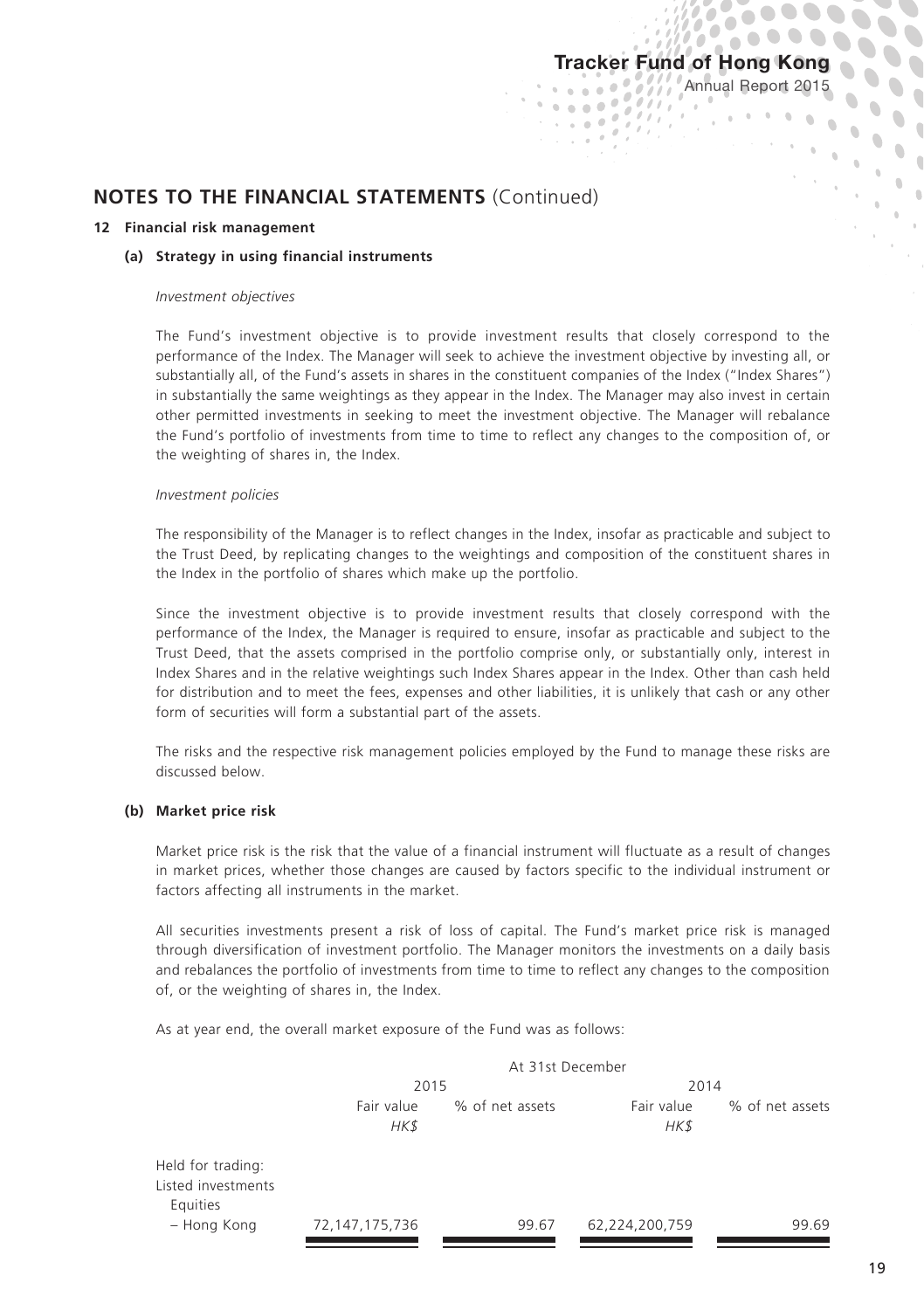Annual Report 2015

 $\overline{\phantom{a}}$ 

 $\begin{array}{c} \begin{array}{c} \begin{array}{c} \begin{array}{c} \end{array} \end{array} \end{array} \end{array} \end{array}$ 

 $\bar{\theta}$  $\alpha$ 

 $\frac{1}{2}$  $\overline{\phantom{a}}$  $\mathbf{r}$ 

## **NOTES TO THE FINANCIAL STATEMENTS** (Continued)

*Property* 

 $\mathbf{0}$  ,  $\mathbf{0}$  ,  $\mathbf{0}$  ,  $\mathbf{0}$ 

 $\mathbf{u}$ 

#### **12 Financial risk management** (Continued)

**(b) Market price risk** (Continued)

#### *Net market exposures*

The following table shows the net market exposures of the Fund by industry:

|                         | 2015            | 2014            |
|-------------------------|-----------------|-----------------|
|                         | % of net assets | % of net assets |
| By industry             |                 |                 |
| - Commerce and industry | 37.98           | 36.68           |
| - Finance               | 45.92           | 47.16           |
| - Properties            | 10.75           | 10.96           |
| - Utilities             | 5.02            | 4.89            |
|                         | 99.67           | 99.69           |
|                         |                 |                 |

All the Fund's equity securities are listed on the Hong Kong Stock Exchange. As the Fund is a Hang Seng Index tracking fund, movements in the Index would cause substantially the same percentage change in the Fund's net asset value.

|                   | 2015            |                    | 2014            |             |
|-------------------|-----------------|--------------------|-----------------|-------------|
|                   | Change in index | Impact             | Change in index | Impact      |
|                   | $\%$            | HK\$               | $\%$            | HK\$        |
| Hong Kong         |                 |                    |                 |             |
| - Hang Seng Index | $(7.16\%)$      | (5, 165, 737, 783) | 1.28%           | 796,469,770 |

The Manager has used their view of what would be a "reasonable shift" in each key market to estimate the change for use in the market sensitivity analysis above. Disclosures above are shown in absolute terms, changes and impacts could be positive or negative. Changes in market index % are revised annually depending on the Manager's current view of market volatility and other relevant factor.

#### **(c) Interest rate risk**

The majority of the Fund's financial assets and liabilities are non-interest bearing. As a result, the Fund is not subject to significant amounts of risk due to fluctuations in the prevailing levels of market interest rates.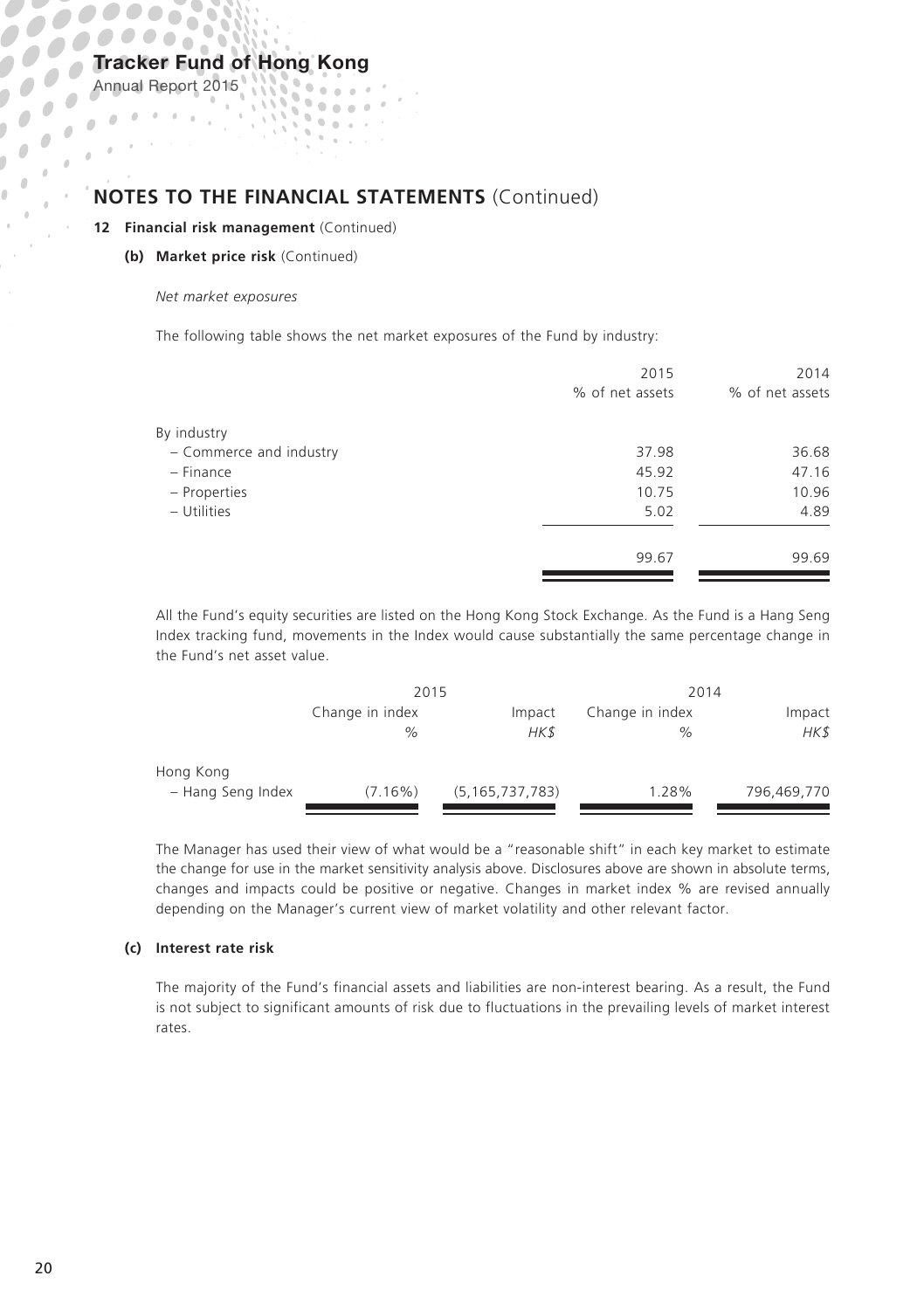$\overline{\ell}$ 

Annual Report 2015

 $\alpha$ 

 $\frac{1}{2}$  $\hat{0}$ 

## **NOTES TO THE FINANCIAL STATEMENTS** (Continued)

#### **12 Financial risk management** (Continued)

#### **(d) Credit and counterparty risk**

Credit and counterparty risk is the risk that an issuer or counterparty will be unable or unwilling to pay amounts in full when due.

 $\mathbf{v} = \mathbf{v} + \mathbf{v} + \mathbf{v}$ 

 $_{\rm s}$   $\rightarrow$ 

All transactions in securities are settled/paid for upon delivery using brokers approved by the Manager. The risk of default is considered minimal as delivery of securities sold is only made once the broker has received payment. Payment is made on a purchase once the securities have been received by the broker. The trade will fail if either party fails to meet its obligation.

The Fund's financial assets which are potentially subject to credit risk consist principally of securities and bank balances. The Manager limits the Fund's exposure to credit risk by transacting with well established broker-dealers and banks with high credit ratings.

At 31st December 2015, investments and bank balances of HK\$72,154,939,263, HK\$151,868,715 and HK\$97,311,411 were placed with the custodian, The Hongkong and Shanghai Banking Corporation Limited and Standard Chartered (Hong Kong) Limited Bank respectively (2014: HK\$62,234,555,447, HK\$50,357,124 and HK\$151,223,751 respectively). The credit rating of the counterparties issued by Moody's was as follows:

| 2015 | 2014 |
|------|------|
|      |      |
| Aa2  | Aa3  |
|      |      |
| Aa2  | Aa2  |
|      |      |
| Aa3  | Aa3  |
|      |      |

Accordingly, the Manager considers the Fund has no significant credit risk.

The maximum exposure to credit risk as at 31 December 2015 and 2014 is the carrying amount of the financial assets as shown on the Statement of Net Assets.

The Manager considers none of the assets is impaired nor past due but not impaired.

#### **(e) Currency risk**

Currency risk is the risk that the value of financial instruments will fluctuate due to changes in foreign exchange rates.

The Fund has no significant currency risk as substantially all assets and liabilities are denominated in Hong Kong dollars, the Fund's functional and presentation currency.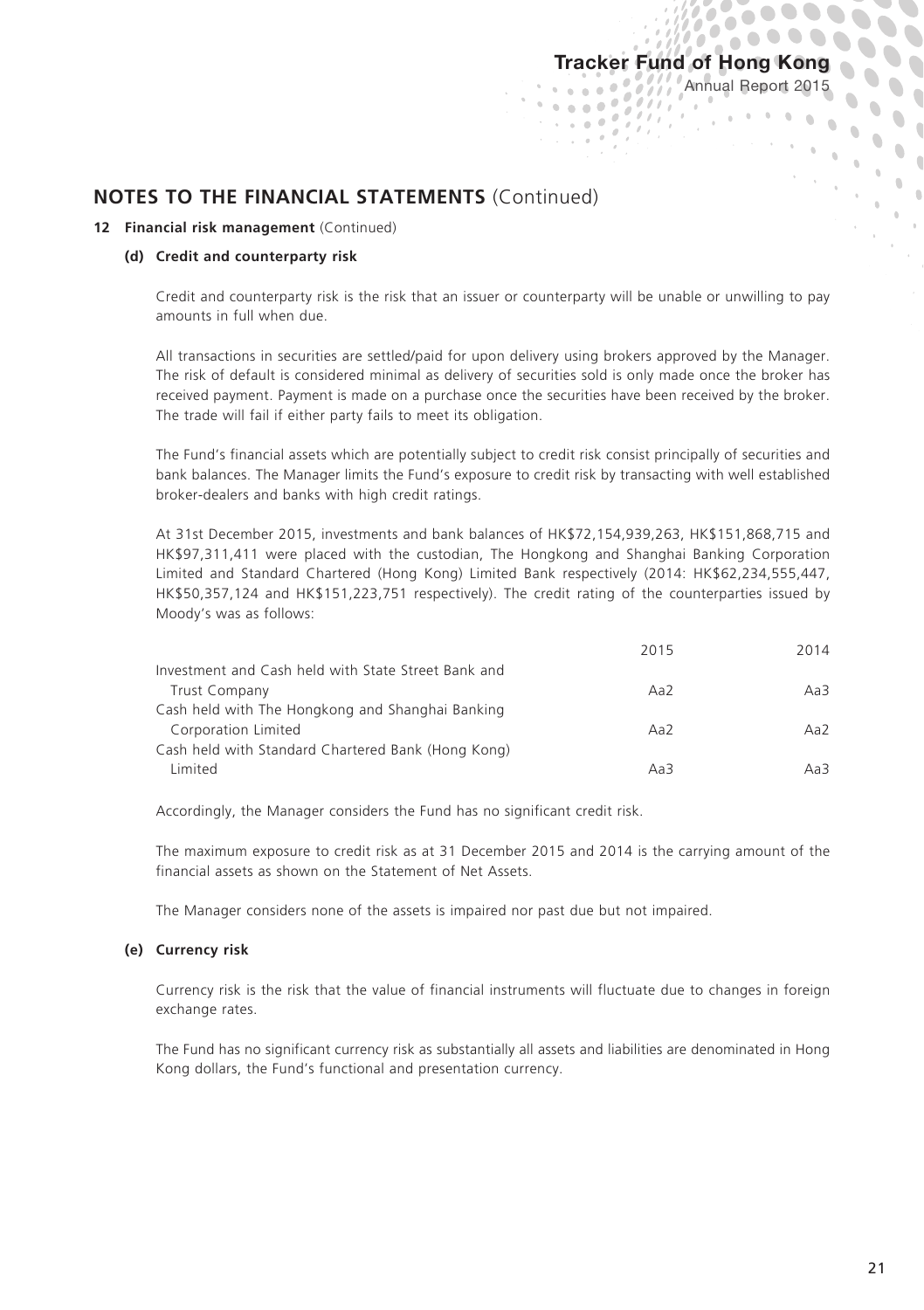## **NOTES TO THE FINANCIAL STATEMENTS** (Continued)

**STATISTICS**  $\alpha$  $\sim$ 

 $\mathbb{Q}_2$  $\eta$ 

#### **12 Financial risk management** (Continued)

#### **(f) Liquidity risk**

Annual Report 2015

 $\mathbf{r}$  $\frac{1}{2}$  .  $\bar{\theta}$ 

 $\lambda$ ÷

> Liquidity risk is the risk that an entity will encounter difficulty in settling a liability, including a redemption request.

> The Fund invests the majority of its assets in investments that are traded in an active market and can be readily disposed of. The Fund's securities are considered readily realizable, as they are listed on the Hong Kong Stock Exchange. It is the intent of the Manager to monitor the Fund's liquidity position on a daily basis.

> The following table gives the contractual undiscounted cash-flow projection of the Fund's financial liabilities. Balances due within 12 months equal their carrying balances, as the impact of discounting is not significant.

#### *Maturity analysis*

|                                                                               | Less than 1 month<br>HK\$ | 1-3 months<br>HK\$ | Total<br>HK\$  |
|-------------------------------------------------------------------------------|---------------------------|--------------------|----------------|
| At 31st December 2015                                                         |                           |                    |                |
| Management fee payable                                                        |                           | 6,442,788          | 6,442,788      |
| Trustee fee payable                                                           |                           | 6,442,788          | 6,442,788      |
| Index license fee payable                                                     | 2,731,426                 |                    | 2,731,426      |
| Registrar fee payable                                                         | 281,776                   |                    | 281,776        |
| Professional fee payable                                                      |                           | 240,384            | 240,384        |
| Other accounts payables and accruals                                          | 385,500                   | 988,336            | 1,373,836      |
| Net assets attributable to holders of<br>redeemable units                     |                           |                    |                |
|                                                                               | 72,386,721,042            |                    | 72,386,721,042 |
| <b>Total financial liabilities</b>                                            | 72,390,119,744            | 14,114,296         | 72,404,234,040 |
|                                                                               | Less than 1 month         | 1-3 months         | Total          |
|                                                                               | HK\$                      | HK\$               | HK\$           |
| At 31st December 2014                                                         |                           |                    |                |
| Management fee payable                                                        |                           | 5,680,137          | 5,680,137      |
| Trustee fee payable                                                           |                           | 5,680,137          | 5,680,137      |
| Index license fee payable                                                     | 2,273,836                 |                    | 2,273,836      |
| Registrar fee payable                                                         | 140,120                   |                    | 140,120        |
| Amounts payable on redemption of units                                        | 2,728,453                 |                    | 2,728,453      |
| Other accounts payables and accruals<br>Net assets attributable to holders of | 200,078                   | 1,084,262          | 1,284,340      |
| redeemable units                                                              | 62,418,500,671            |                    | 62,418,500,671 |
| <b>Total financial liabilities</b>                                            | 62,423,843,158            | 12,444,536         | 62,436,287,694 |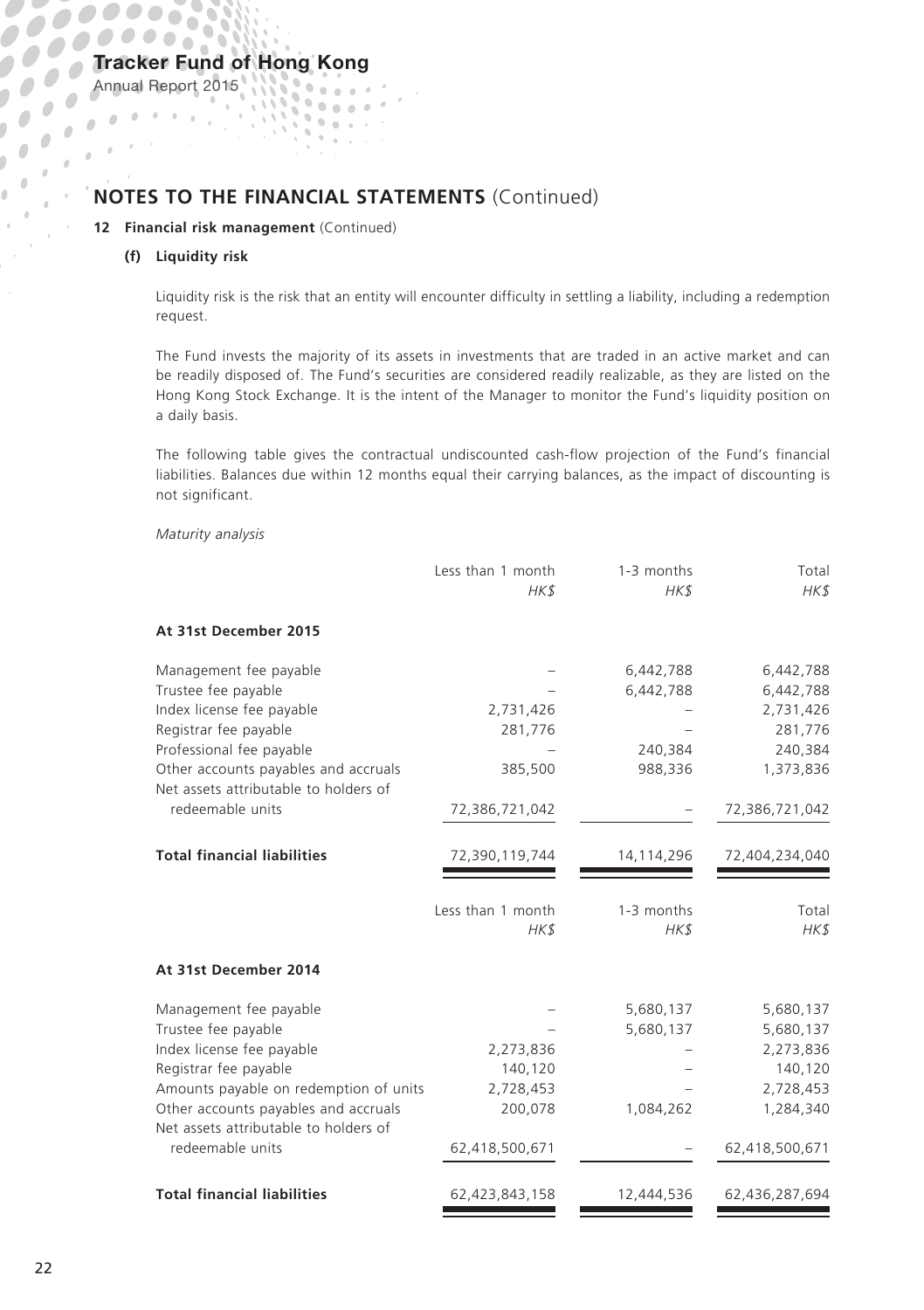ä 

> $\theta$  $_{\rm s}$   $^{-1}$

 $\mathcal{L} = \mathcal{L}$ 

 $\overline{\mathcal{E}}$  $\overline{a}$  $\overline{\ell}$ 

 $\ell$ ,

 $\alpha$  $\alpha$  $\alpha$  $\alpha$ 

 $\mathbb{R}_{>0}$  $\ddot{\phantom{a}}$ 

## **NOTES TO THE FINANCIAL STATEMENTS** (Continued)

#### **12 Financial risk management** (Continued)

#### **(f) Liquidity risk** (Continued)

Units are redeemed on demand at the unitholder's option. However, the Manager do not envisage that the contractual maturity disclosed in the table above will be representative of the actual cash outflows, as unitholders typically retain the units for the medium to long term.

The Fund manages its liquidity risk by investing in securities that it expects to be able to liquidate within 7 days or less. The following table illustrates the expected liquidity of assets held at 31 December:

|      | 7 days to less than |         |                |
|------|---------------------|---------|----------------|
|      | Less than 7 days    | 1 month | Total          |
|      | HK\$                | HK\$    | HK\$           |
| 2015 | 72,404,119,389      |         | 72,404,119,389 |
|      |                     |         |                |
| 2014 | 62,436,151,322      |         | 62,436,151,322 |

#### **(g) Capital risk management**

The Fund's objective is to provide investment results that closely correspond to the performance of the Hang Seng Index. The Manager may:

- Redeem and issue new units in accordance with the constitutive documents of the Fund, which include the ability to amend the Creation Unit and Redemption Unit size upon the approval of the Trustee and Supervisory Committee;
- Exercise discretion when determining the amount of distributions of the Fund to holders of redeemable units; and
- Suspend the creation and redemption of units under certain circumstances stipulated in the prospectus.

Units are issued through an in-kind creation of an Index Basket with the remaining balances in cash and are not through a cash subscription only. Units are redeemed in-kind with the remaining balances in cash and are not redeemable for cash only.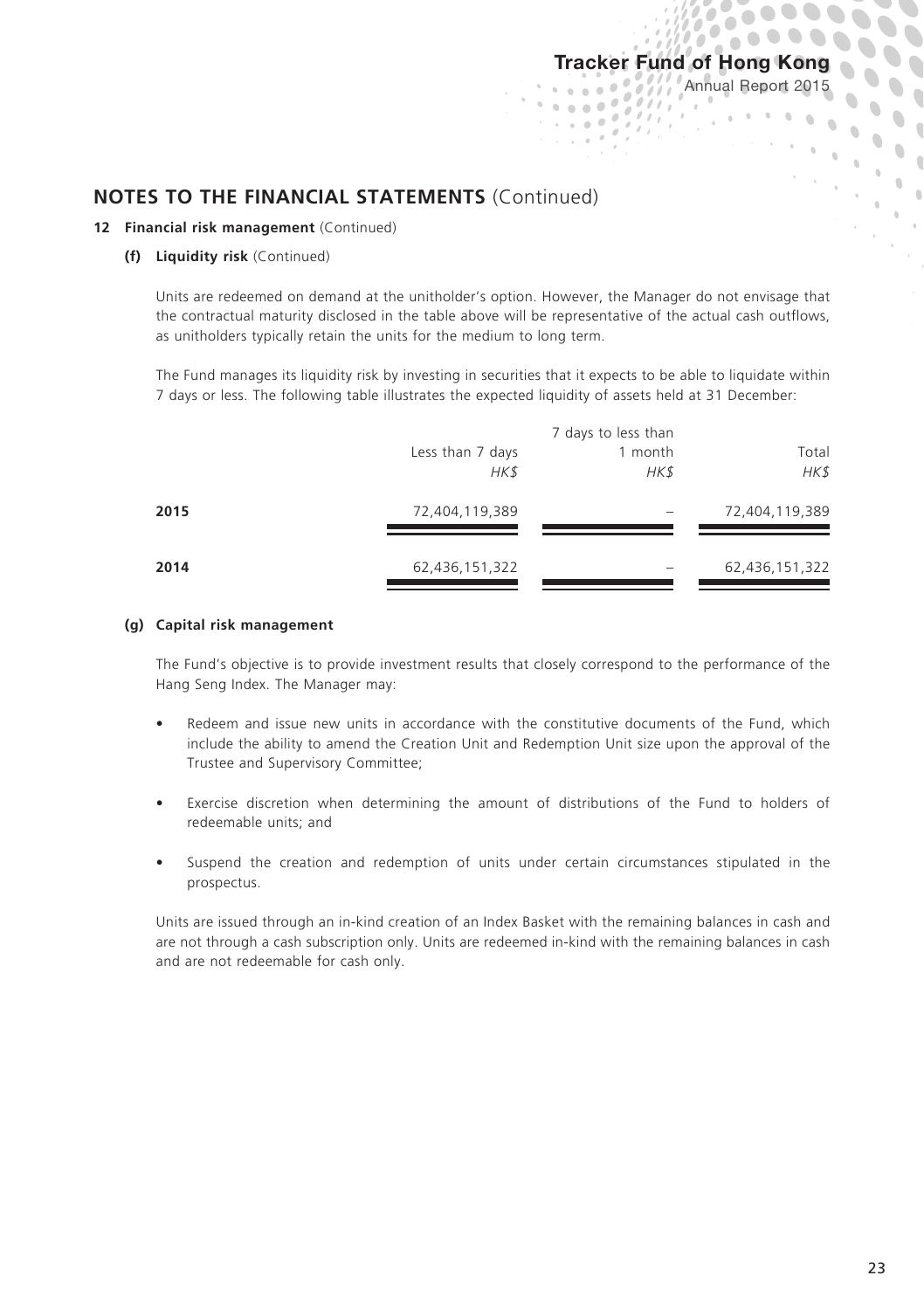### Tracker Fund of Hong Kong  $\mathbf{S} = \mathbf{S} \times \mathbf{S}$

Annual Report 2015

 $\mathbf{r}$  $\frac{1}{\sqrt{2}}$  $\bar{\theta}$ 

 $\lambda$ 

## **NOTES TO THE FINANCIAL STATEMENTS** (Continued)

 $\mathbf{v} = \mathbf{v} \cdot \mathbf{v}$ 

**STATISTICS**  $\alpha$ 

 $\mathbb{Q}_2$ 

#### **12 Financial risk management** (Continued)

#### **(h) Fair value estimation**

The fair value of financial assets and liabilities traded in active markets (such as publicly traded derivatives and trading securities) are based on quoted market prices at the close of trading on the year end date.

A financial instrument is regarded as quoted in an active market if quoted prices are readily and regularly available from an exchange, dealer, broker, industry group, pricing service, or regulatory agency, and those prices represent actual and regularly occurring market transactions on an arm's length basis.

The carrying value less impairment provision of other receivables and payables are assumed to approximate their fair values. The fair value of financial liabilities for disclosure purposes is estimated by discounting the future contractual cash flows at the current market interest rate that is available to the Fund for similar financial instruments.

HKFRS 13 requires the Fund to classify fair value measurements using a fair value hierarchy that reflects the significance of the inputs used in making the measurements. The fair value hierarchy has the following levels:

- Quoted prices (unadjusted) in active markets for identical assets or liabilities (level 1).
- Inputs other than quoted prices included within level 1 that are observable for the asset or liability, either directly (that is, as prices) or indirectly (that is, derived from prices) (level 2).
- Inputs for the asset or liability that are not based on observable market data (that is, unobservable inputs) (level 3).

The level in the fair value hierarchy within which the fair value measurement is categorized in its entirety is determined on the basis of the lowest level input that is significant to the fair value measurement in its entirety. For this purpose, the significance of an input is assessed against the fair value measurement in its entirety. If a fair value measurement uses observable inputs that require significant adjustment based on unobservable inputs, that measurement is a level 3 measurement. Assessing the significance of a particular input to the fair value measurement in its entirety requires judgment, considering factors specific to the asset or liability.

The determination of what constitutes "observable" requires significant judgment by the Fund. The Fund considers observable data to be that market data that is readily available, regularly distributed or updated, reliable and verifiable, not proprietary, and provided by independent sources that are actively involved in the relevant market.

The following table analyses within the fair value hierarchy the Fund's investments (by class) measured at fair value at 31st December 2015 and 2014.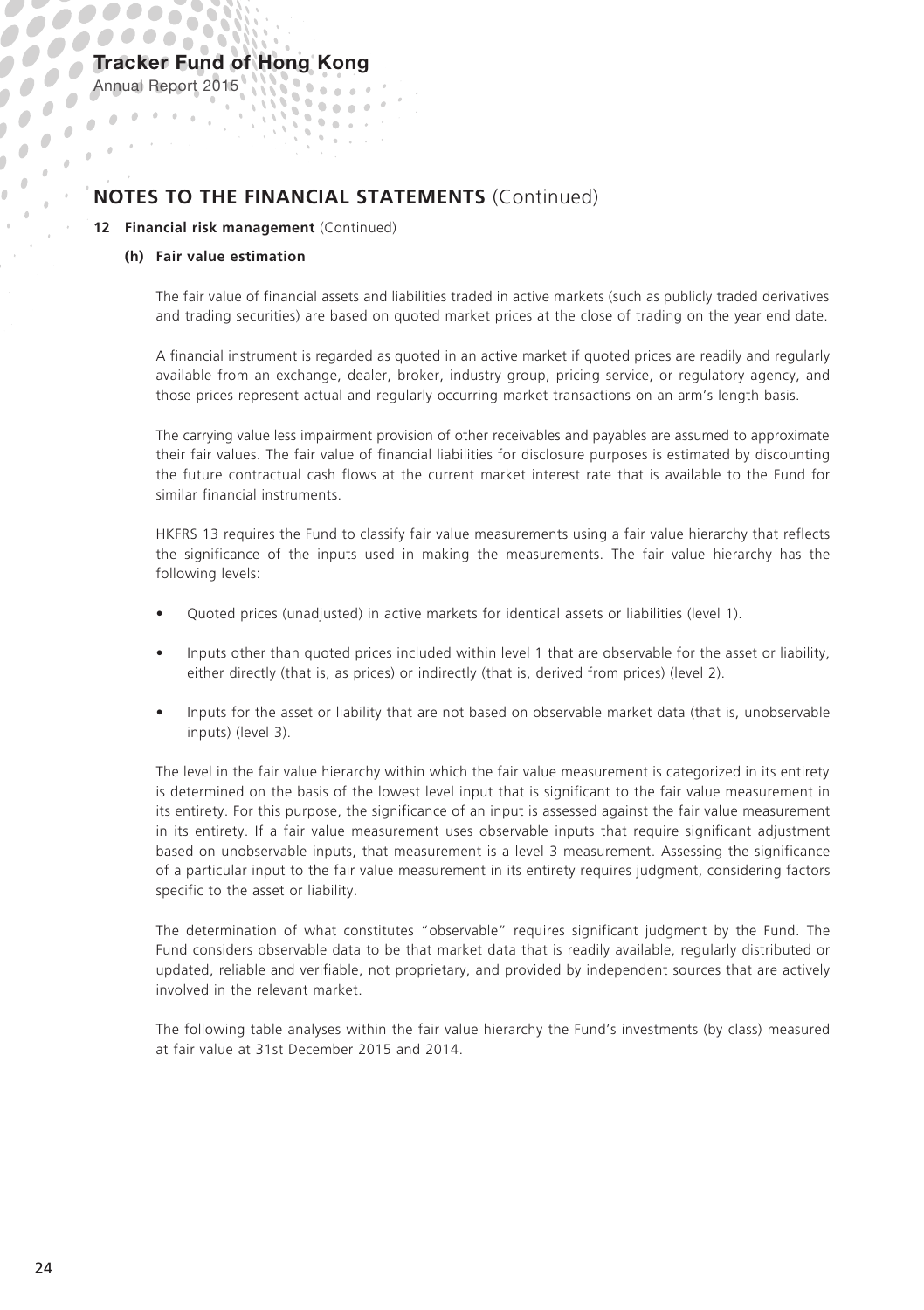## Tracker Fund of Hong Kong Annual Report 2015  $1.100$

ä

 $1.000$  $\overline{a}$ Tales. ó

 $\mathbb{R}^d$ 

 $\overline{\phantom{a}}$  $\ddot{\phantom{a}}$ 

 $\mathbf{C}$ 

 $\mathbb{F}_{\geq 0}$  $\bar{0}$ 

### **NOTES TO THE FINANCIAL STATEMENTS** (Continued)

#### **12 Financial risk management** (Continued)

#### **(h) Fair value estimation** (Continued)

All fair value measurements disclosed are recurring fair value measurements.

|                                                              | Level 1<br>HK\$   | Level 2<br>HK\$ | Level 3<br>HK\$ | Total balance<br>HK\$ |
|--------------------------------------------------------------|-------------------|-----------------|-----------------|-----------------------|
| At 31st December 2015<br><b>Assets</b>                       |                   |                 |                 |                       |
| Financial assets held for<br>trading:<br>- Equity securities | 72, 147, 175, 736 |                 |                 | 72, 147, 175, 736     |
|                                                              |                   |                 |                 |                       |
|                                                              | Level 1<br>HK\$   | Level 2<br>HK\$ | Level 3<br>HK\$ | Total balance<br>HK\$ |
| At 31st December 2014<br>Assets                              |                   |                 |                 |                       |
| Financial assets held for<br>trading:                        |                   |                 |                 |                       |
| - Equity securities                                          | 62,224,200,759    |                 |                 | 62,224,200,759        |

Investments whose values are based on quoted market prices in active markets, and therefore classified within level 1, include active listed equities. The Fund does not adjust the quoted price for these instruments.

Financial instruments that trade in markets that are not considered to be active but are valued based on quoted market prices, dealer quotations or alternative pricing sources supported by observable inputs are classified within level 2. As of 31st December 2015 and 2014, the Fund did not hold any investments classified in level 2.

Investments classified within level 3 have significant unobservable inputs, as they trade infrequently. As of 31st December 2015 and 2014, the Fund did not hold any investments classified in level 3.

For the years ended 31st December 2015 and 2014, there were no transfers of financial instruments between levels.

The assets and liabilities included in the Statement of Net Assets except investments are carried at amortized cost; their carrying values are a reasonable approximation of fair value.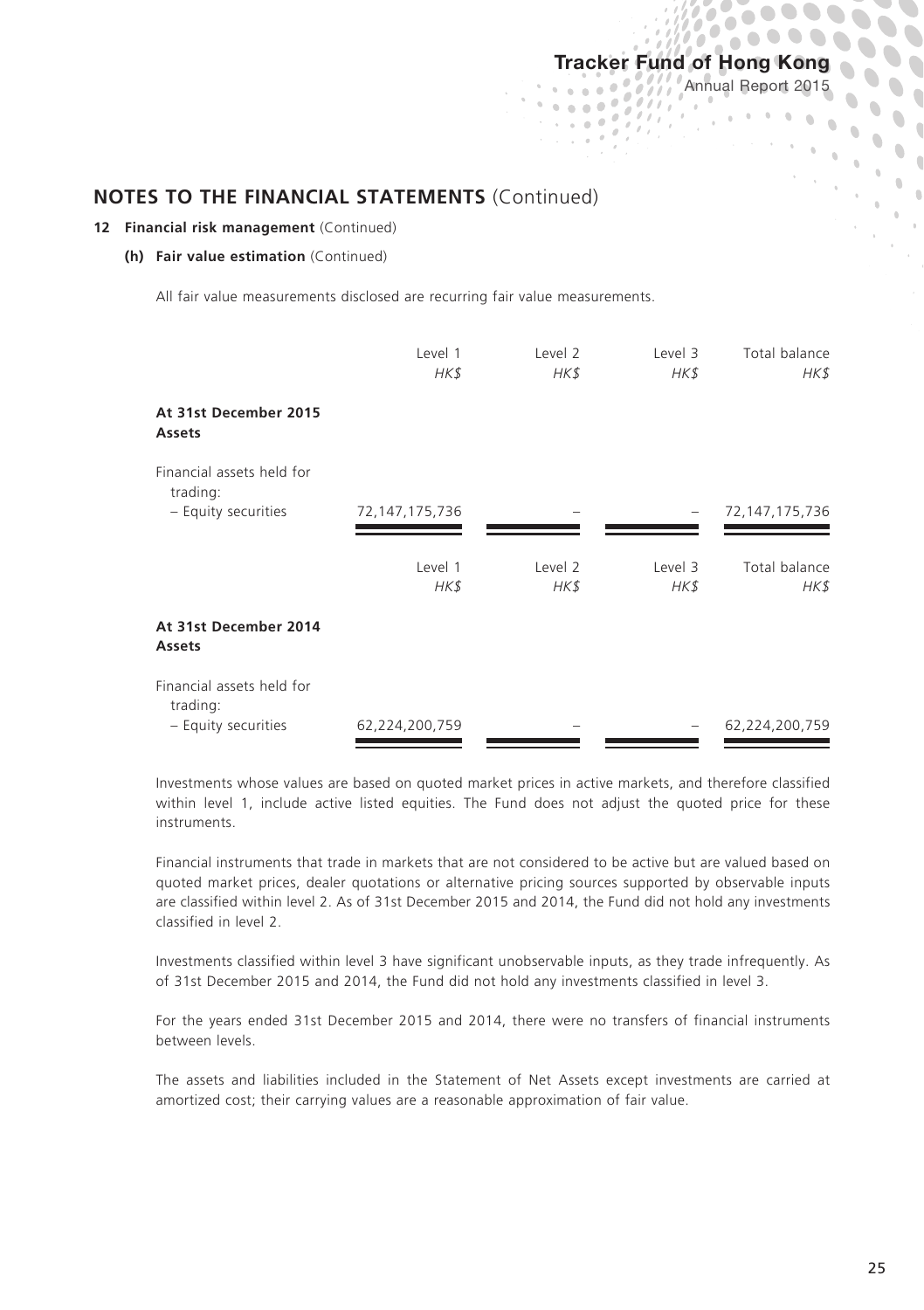## **NOTES TO THE FINANCIAL STATEMENTS** (Continued)

 $\mathbf{A} = \mathbf{A} \times \mathbf{A} \times \mathbf{A}$  $\mathbf{v} = \mathbf{v} \cdot \mathbf{v}$ 

gaar I

 $\mathbf{u}$ 

#### **13 Distributions**

Annual Report 2015

 $\mathbf{r}$  $\frac{1}{2}$  .  $\rightarrow$  $\mathcal{L}_{\mathcal{A}}$ 

|                                                                                                                                                              | 2015<br>HK\$  | 2014<br>HK\$  |
|--------------------------------------------------------------------------------------------------------------------------------------------------------------|---------------|---------------|
| Interim distribution<br>- HK\$0.15 on 2,407,992,500 units paid on 30th May 2014<br>- HK\$0.18 on 2,726,992,500 units paid on 29th May 2015                   | 490.858.650   | 361,198,875   |
| Final distribution<br>$-$ HK\$0.69 on 2,442,992,500 units paid on 28th November<br>2014<br>$-$ HK\$0.63 on 3,155,992,500 units paid on 27th November<br>2015 | 1,988,275,275 | 1,685,664,825 |
| Total distributions                                                                                                                                          | 2,479,133,925 | 2,046,863,700 |

#### **14 Segment information**

The Manager makes the strategic resource allocations on behalf of the Fund. The Fund has determined the operating segments based on the reports reviewed by the Manager, which are used to make strategic decisions.

The Manager is responsible for the Fund's entire portfolio and considers the business to have a single operating segment. The Manager's asset allocation decisions are based on a single, integrated investment strategy and the Fund's performance is evaluated on an overall basis.

The Fund trades in the constituent shares of the Hang Seng Index with the objective to provide investment results that closely correspond to the performance of the Index.

The internal reporting provided to the Manager for the Fund's assets, liabilities and performance is prepared on a consistent basis with the measurement and recognition principles of HKFRS.

There were no changes in the reportable segment during the year.

The Fund is domiciled in Hong Kong. All of the Fund's income is from investments in entities listed in Hong Kong.

The Fund has no assets classified as non-current assets. The Fund has a diversified portfolio of investments. During the year ended 31st December 2015, there were nine investments which accounted for more than 10% of the Fund's income (2014: thirteen). Please refer to note 11 for investment holdings account for more than 10% of the Fund's net assets.

The Fund also has a diversified unitholder population. However, as at 31st December 2015 and 2014, there was one nominee company that held more than 10% of the Fund's net assets. The nominee company's holdings were 87.87% as at 31st December 2015 and 85.96% as at 31st December 2014.

#### **15 Approval of financial statements**

The financial statements were approved by the Trustee and the Manager on 27th April 2016.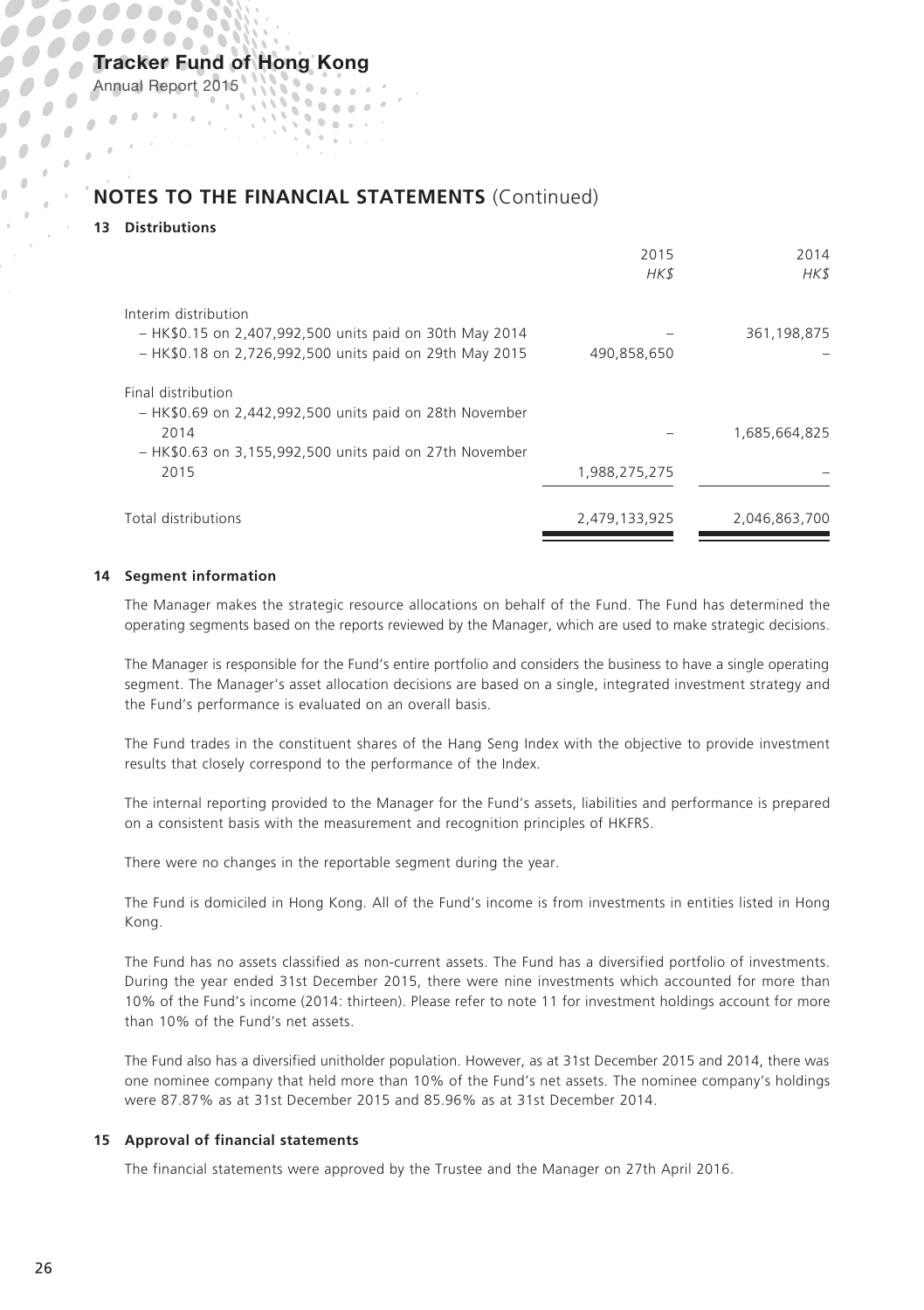$\ddot{\phantom{a}}$  $\Delta$ 

 $\lambda$ 

Annual Report 2015

 $\ddot{\phantom{a}}$  $\mathbf 0$  $\hat{0}$  $\alpha$  $\lambda$ 

**INVESTMENT PORTFOLIO (UNAUDITED)**

*AS AT 31ST DECEMBER 2015*

|                                                                                                                                                                                                                                                                                                                                                                                                                    |                                                                                                                                                                          |                                                                                                                                                                                                                      | % of                                                                                                   |
|--------------------------------------------------------------------------------------------------------------------------------------------------------------------------------------------------------------------------------------------------------------------------------------------------------------------------------------------------------------------------------------------------------------------|--------------------------------------------------------------------------------------------------------------------------------------------------------------------------|----------------------------------------------------------------------------------------------------------------------------------------------------------------------------------------------------------------------|--------------------------------------------------------------------------------------------------------|
|                                                                                                                                                                                                                                                                                                                                                                                                                    | Holdings                                                                                                                                                                 | Fair value<br>HK\$                                                                                                                                                                                                   | net assets                                                                                             |
| <b>Hong Kong</b>                                                                                                                                                                                                                                                                                                                                                                                                   |                                                                                                                                                                          |                                                                                                                                                                                                                      |                                                                                                        |
| Listed investments (99.67%)                                                                                                                                                                                                                                                                                                                                                                                        |                                                                                                                                                                          |                                                                                                                                                                                                                      |                                                                                                        |
| Equities (99.67%)                                                                                                                                                                                                                                                                                                                                                                                                  |                                                                                                                                                                          |                                                                                                                                                                                                                      |                                                                                                        |
| Properties (10.75%)<br>Cheung Kong (Holdings) Ltd.<br>China Overseas Land & Investment Ltd.<br>China Resources Land Ltd.<br>Hang Lung Properties Ltd.<br>Henderson Land Development Co. Ltd.<br>New World Development Co. Ltd.<br>Sino Land Co. Ltd.<br>Sun Hung Kai Properties Ltd.<br>The Link Real Estate Investment Trust<br>Wharf (Holdings) Ltd.                                                             | 27,428,926<br>40,042,497<br>28,145,905<br>22,739,297<br>10,066,594<br>54,803,974<br>30,884,149<br>14,602,698<br>22,899,111<br>13,847,714                                 | 1,382,417,870<br>1,089,155,918<br>636,097,453<br>401,121,199<br>478,163,215<br>419,798,441<br>350,843,933<br>1,366,812,533<br>1,062,518,750<br>595,451,702<br>7,782,381,014                                          | 1.91<br>1.51<br>0.88<br>0.55<br>0.66<br>0.58<br>0.48<br>1.89<br>1.47<br>0.82<br>10.75                  |
|                                                                                                                                                                                                                                                                                                                                                                                                                    |                                                                                                                                                                          |                                                                                                                                                                                                                      |                                                                                                        |
| Finance (45.92%)<br>AIA Group Ltd.<br>Bank of China Ltd.<br>Bank of Communications Co. Ltd.<br>Bank of East Asia Ltd.<br>BOC Hong Kong (Holdings) Ltd.<br>China Construction Bank Corporation<br>China Life Insurance Co. Ltd.<br>Hang Seng Bank Ltd.<br>Hong Kong Exchanges and Clearing Ltd.<br>HSBC Holdings Plc<br>Industrial and Commercial Bank of China Ltd.<br>Ping An Insurance (Group) Co. of China Ltd. | 122,311,159<br>806,505,003<br>88,861,810<br>14,746,206<br>37,568,096<br>854,270,441<br>75,544,486<br>7,763,819<br>11,655,829<br>117,587,180<br>748,979,609<br>52,926,859 | 5,699,700,009<br>2,790,507,310<br>485,185,483<br>425,428,043<br>890,363,875<br>4,536,176,042<br>1,892,389,374<br>1,145,163,303<br>2,313,682,057<br>7,278,646,442<br>3,505,224,570<br>2,275,854,937<br>33,238,321,445 | 7.87<br>3.85<br>0.67<br>0.59<br>1.23<br>6.27<br>2.61<br>1.58<br>3.20<br>10.06<br>4.84<br>3.15<br>45.92 |
| Utilities (5.02%)<br>China Resources Power Holdings Co. Ltd.<br>CLP Holdings Ltd.<br>Hong Kong and China Gas Co. Ltd.<br>Power Assets Holdings Ltd.                                                                                                                                                                                                                                                                | 19,490,745<br>19,236,787<br>70,427,343<br>14,084,061                                                                                                                     | 293,920,435<br>1,266,742,424<br>1,070,495,614<br>1,004,193,549<br>3,635,352,022                                                                                                                                      | 0.41<br>1.75<br>1.48<br>1.38<br>5.02                                                                   |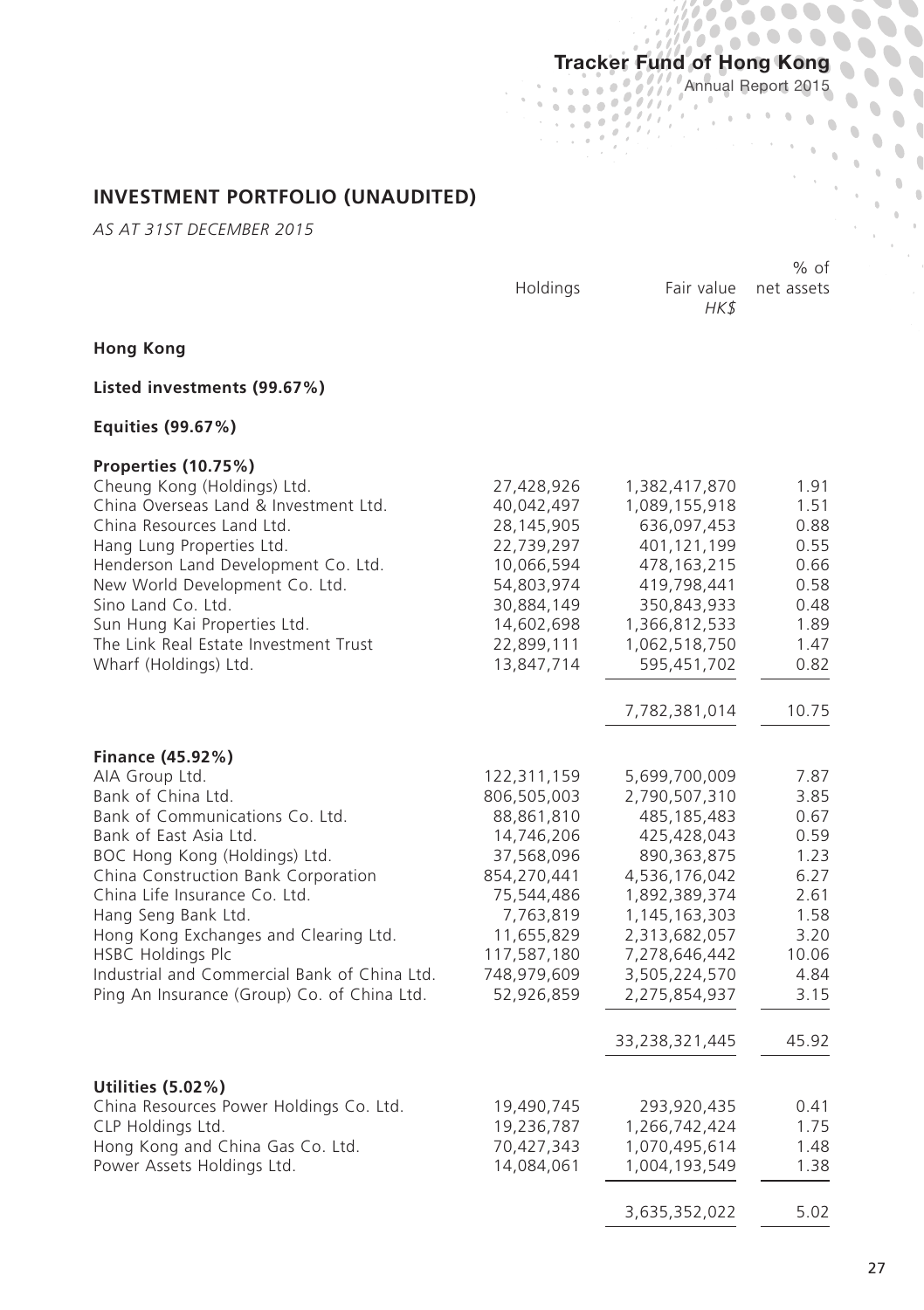Annual Report 2015

## **INVESTMENT PORTFOLIO (UNAUDITED)** (Continued) *AS AT 31ST DECEMBER 2015*

|                                             |              |                    | % of       |
|---------------------------------------------|--------------|--------------------|------------|
|                                             | Holdings     | Fair value<br>HK\$ | net assets |
| Commerce and Industry (37.98%)              |              |                    |            |
| Belle International Holdings Ltd.           | 68,500,654   | 398,673,806        | 0.55       |
| Cathay Pacific Airways Ltd.                 | 11,980,669   | 160,780,578        | 0.22       |
| China Mengniu Dairy Co. Ltd.                | 27,876,243   | 352,355,712        | 0.49       |
| China Merchants Holdings (International)    |              |                    |            |
| Co. Ltd.                                    | 13, 131, 782 | 323,698,426        | 0.45       |
| China Mobile Ltd.                           | 62,360,142   | 5,456,512,425      | 7.54       |
| China Petroleum & Chemical Corporation      | 259,018,012  | 1,212,204,296      | 1.67       |
| China Resources Beer (Holdings)             |              |                    |            |
| Company Ltd                                 | 12,248,126   | 203,318,892        | 0.28       |
| China Shenhua Energy Co. Ltd.               | 34,503,139   | 420,248,233        | 0.58       |
| China Unicom (Hong Kong) Ltd.               | 60,779,448   | 574,365,784        | 0.79       |
| CITIC Ltd.                                  | 73,832,441   | 1,012,981,091      | 1.40       |
| CK Hutchison Holdings Ltd                   | 27,428,885   | 2,869,061,371      | 3.96       |
| CNOOC Ltd.                                  | 181,308,078  | 1,463,156,189      | 2.02       |
| Galaxy Entertainment Group Ltd.             | 23,775,625   | 581,314,031        | 0.80       |
| Hengan International Group Co. Ltd.         | 8,079,686    | 591,433,015        | 0.82       |
| Kunlun Energy Co. Ltd.                      | 32,781,820   | 226, 194, 558      | 0.31       |
| Lenovo Group Ltd.                           | 73,304,539   | 576,906,722        | 0.80       |
| Li & Fung Ltd.                              | 59,804,794   | 315, 171, 264      | 0.44       |
| MTR Corporation Ltd.                        | 14,845,157   | 570,054,029        | 0.79       |
| PetroChina Co. Ltd.                         | 214,201,564  | 1,088,143,945      | 1.50       |
| Sands China Ltd.                            | 24,575,778   | 652,486,906        | 0.90       |
| Swire Pacific Ltd. 'A'                      | 5,973,560    | 520,894,432        | 0.72       |
| Tencent Holdings Ltd.                       | 47,743,667   | 7,280,909,218      | 10.06      |
| Tingyi (Cayman Islands) Holding Corporation | 19,763,077   | 218,579,632        | 0.30       |
| Want Want China Holdings Ltd.               | 73,080,884   | 421,676,700        | 0.59       |
|                                             |              | 27,491,121,255     | 37.98      |
| Total listed investments                    |              | 72, 147, 175, 736  | 99.67      |
| Total investments, at cost                  |              | 78,621,524,842     |            |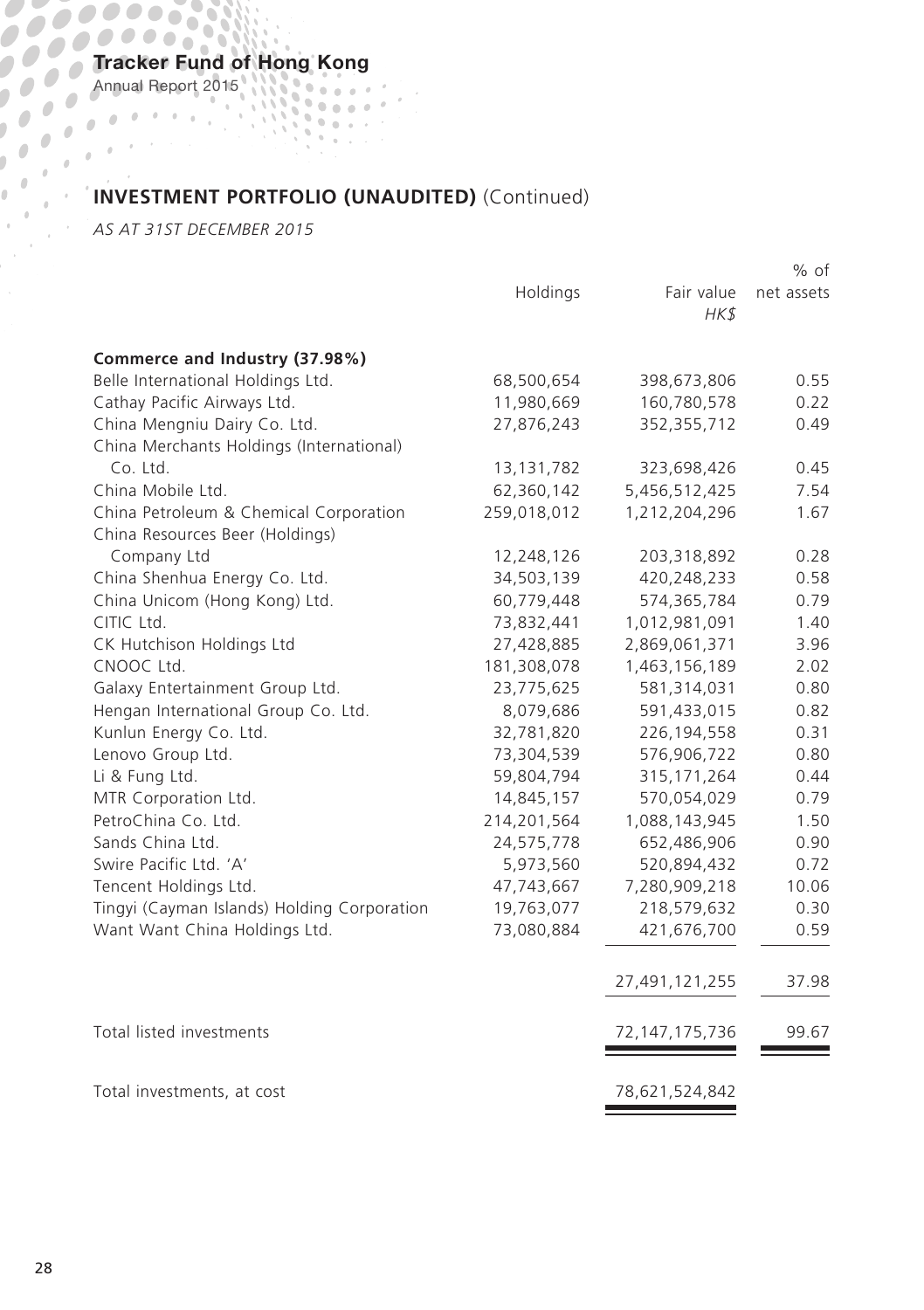$\frac{1}{2}$ 

 $\sigma$  $\sim$   $\sim$   $\sim$ J. Annual Report 2015

 $\ddot{\phantom{a}}$  $\overline{a}$  $\mathbf{r}$  $\lambda$ 

## **STATEMENT OF MOVEMENTS IN INVESTMENT PORTFOLIO (UNAUDITED)**

 $\Delta$ 

*FOR THE YEAR ENDED 31ST DECEMBER 2015*

|                                                                                                                                                                                                   | (UNAUDITED)<br>Holdings                                                            |                                                                                   |                                                                                                     |                                                                                     |
|---------------------------------------------------------------------------------------------------------------------------------------------------------------------------------------------------|------------------------------------------------------------------------------------|-----------------------------------------------------------------------------------|-----------------------------------------------------------------------------------------------------|-------------------------------------------------------------------------------------|
|                                                                                                                                                                                                   | 31.12.2014                                                                         | Additions                                                                         | <b>Disposals</b>                                                                                    | 31.12.2015                                                                          |
| Hong Kong<br>Listed investments<br><b>Equities</b>                                                                                                                                                |                                                                                    |                                                                                   |                                                                                                     |                                                                                     |
| <b>Properties</b><br>Cheung Kong (Holdings) Ltd.                                                                                                                                                  | 11,108,905                                                                         | 630,987                                                                           | (11, 739, 892)                                                                                      |                                                                                     |
| Cheung Kong Property Holdings<br>Ltd.                                                                                                                                                             |                                                                                    | 34,510,123                                                                        | (7,081,197)                                                                                         | 27,428,926                                                                          |
| China Overseas Land &<br>Investment Ltd.                                                                                                                                                          | 32,669,467                                                                         | 60,478,115                                                                        | (53, 105, 085)                                                                                      | 40,042,497                                                                          |
| China Overseas Property                                                                                                                                                                           |                                                                                    |                                                                                   |                                                                                                     |                                                                                     |
| Holdings Ltd.<br>China Resources Beer Holdings                                                                                                                                                    |                                                                                    | 12,577,013                                                                        | (12, 577, 013)                                                                                      |                                                                                     |
| Ltd.<br>China Resources Land Ltd.<br>China Resources Land Ltd., Right                                                                                                                             | 9,748,867<br>16,315,046                                                            | 10,567,238<br>22,030,215<br>3,595,088                                             | (8,067,979)<br>(10, 199, 356)<br>(3, 595, 088)                                                      | 12,248,126<br>28,145,905                                                            |
| Hang Lung Properties Ltd.                                                                                                                                                                         | 17,925,978                                                                         | 12,969,111                                                                        | (8, 155, 792)                                                                                       | 22,739,297                                                                          |
| Henderson Land Development<br>Co. Ltd.                                                                                                                                                            | 8,393,456                                                                          | 8,881,816                                                                         | (7,208,678)                                                                                         | 10,066,594                                                                          |
| New World Development Co.<br>Ltd.<br>Sino Land Co. Ltd.<br>Sun Hung Kai Properties Ltd.                                                                                                           | 41,553,743<br>24,046,713<br>10,893,170                                             | 32,522,021<br>17,668,457<br>10,260,909                                            | (19, 271, 790)<br>(10, 831, 021)<br>(6, 551, 381)                                                   | 54,803,974<br>30,884,149<br>14,602,698                                              |
| The Link Real Estate Investment<br>Trust<br>Wharf (Holdings) Ltd.                                                                                                                                 | 18,327,220<br>10,899,721                                                           | 12,902,165<br>7,908,191                                                           | (8,330,274)<br>(4,960,198)                                                                          | 22,899,111<br>13,847,714                                                            |
| <b>Finance</b><br>AIA Group Ltd.<br>Bank of China Ltd.<br>BOC Hong Kong (Holdings) Ltd.<br>Bank of Communications Co.<br>Ltd.<br>Bank of East Asia Ltd.<br>China Construction Bank<br>Corporation | 96,828,579<br>635,013,742<br>29,579,773<br>69,967,083<br>11,170,732<br>672,622,704 | 69,832,497<br>460,386,224<br>21,445,218<br>50,725,573<br>8,686,755<br>487,653,390 | (43,803,917)<br>(288, 894, 963)<br>(13, 456, 895)<br>(31,830,846)<br>(5, 111, 281)<br>(306,005,653) | 122,311,159<br>806,505,003<br>37,568,096<br>88,861,810<br>14,746,206<br>854,270,441 |
| China Life Insurance Co. Ltd<br>Hang Seng Bank Ltd.<br>Hong Kong Exchanges and                                                                                                                    | 59,481,045<br>6,112,974                                                            | 43,124,056<br>4,432,109                                                           | (27,060,615)<br>(2,781,264)                                                                         | 75,544,486<br>7,763,819                                                             |
| Clearing Ltd.<br>HSBC Holdings Plc<br>Industrial and Commercial Bank                                                                                                                              | 8,869,714<br>106,055,859                                                           | 7,014,386<br>84,174,793                                                           | (4,228,271)<br>(72, 643, 472)                                                                       | 11,655,829<br>117,587,180                                                           |
| of China Ltd.                                                                                                                                                                                     | 589,721,106                                                                        | 427,548,798                                                                       | (268, 290, 295)                                                                                     | 748,979,609                                                                         |
| Ping An Insurance (Group) Co.<br>of China Ltd.                                                                                                                                                    | 16,261,402                                                                         | 48,767,670                                                                        | (12, 102, 213)                                                                                      | 52,926,859                                                                          |
| <b>Utilities</b><br>China Resources Power Holdings<br>Co. Ltd.<br>CLP Holdings Ltd.<br>Hong Kong and China Gas Co.                                                                                | 15,332,577<br>15,146,260                                                           | 11,130,937<br>10,980,830                                                          | (6,972,769)<br>(6,890,303)                                                                          | 19,490,745<br>19,236,787                                                            |
| Ltd.<br>Power Assets Holdings Ltd.                                                                                                                                                                | 50,433,697<br>11,088,931                                                           | 44,601,176<br>8,040,123                                                           | (24, 607, 530)<br>(5,044,993)                                                                       | 70,427,343<br>14,084,061                                                            |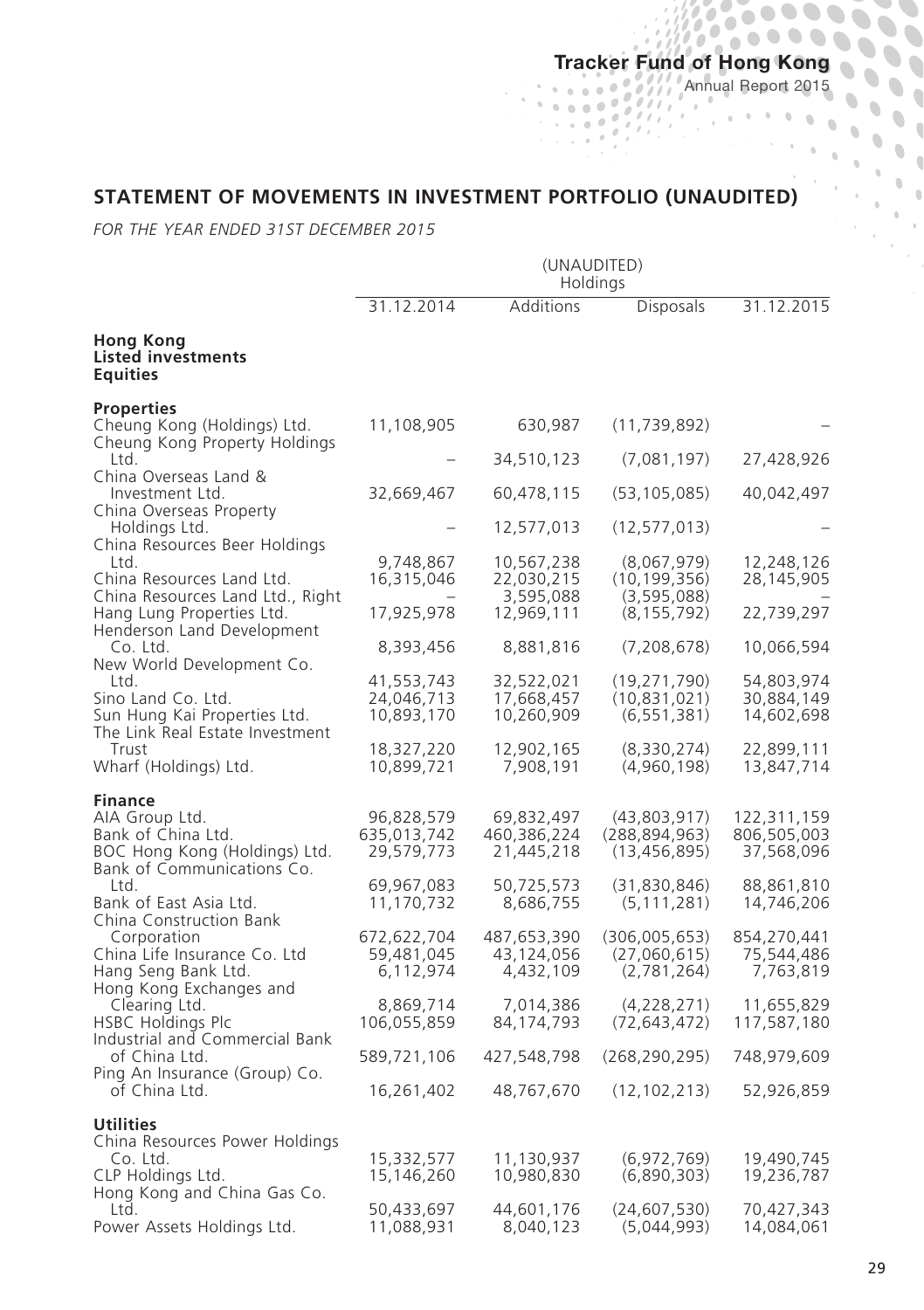Annual Report 2015

## **STATEMENT OF MOVEMENTS IN INVESTMENT PORTFOLIO (UNAUDITED)**  (Continued) *FOR THE YEAR ENDED 31ST DECEMBER 2015*

|                                   | (UNAUDITED) |             |                |             |  |
|-----------------------------------|-------------|-------------|----------------|-------------|--|
|                                   | Holdings    |             |                |             |  |
|                                   | 31.12.2014  | Additions   | Disposals      | 31.12.2015  |  |
| <b>Commerce and Industry</b>      |             |             |                |             |  |
| Belle International Holdings Ltd. | 37,080,207  | 53,658,139  | (22, 237, 692) | 68,500,654  |  |
| Cathay Pacific Airways Ltd.       | 9,516,188   | 6,838,842   | (4,374,361)    | 11,980,669  |  |
| China Mengniu Dairy Co. Ltd.      | 10,958,115  | 22,384,460  | (5,466,332)    | 27,876,243  |  |
| China Merchants Holdings          |             |             |                |             |  |
| (International) Co. Ltd.          | 10,177,732  | 7,551,330   | (4,597,280)    | 13,131,782  |  |
| China Mobile Ltd.                 | 48,848,080  | 35,759,949  | (22, 247, 887) | 62,360,142  |  |
| China Petroleum & Chemical        |             |             |                |             |  |
| Corporation                       | 203,942,908 | 154,707,427 | (99, 632, 323) | 259,018,012 |  |
| China Shenhua Energy Co. Ltd.     | 27,166,617  | 20,534,464  | (13, 197, 942) | 34,503,139  |  |
| China Unicom (Hong Kong) Ltd.     | 47,777,179  | 34,716,310  | (21, 714, 041) | 60,779,448  |  |
| CITIC Ltd.                        | 39,813,185  | 52,930,757  | (18, 911, 501) | 73,832,441  |  |
| CK Hutchison Holding Ltd.         |             | 46,285,161  | (18, 856, 276) | 27,428,885  |  |
| CNOOC Ltd.                        | 142,755,779 | 103,498,135 | (64, 945, 836) | 181,308,078 |  |
| Galaxy Entertainment Group Ltd.   | 18,654,722  | 13,614,900  | (8,493,997)    | 23,775,625  |  |
| Hengan International Group        |             |             |                |             |  |
| Co. Ltd.                          | 6,374,175   | 4,612,563   | (2,907,052)    | 8,079,686   |  |
| Hutchison Whampoa Ltd.            | 17,039,588  | 19,870,668  | (36, 910, 256) |             |  |
| Kunlun Energy Co. Ltd.            | 25,811,448  | 18,714,092  | (11, 743, 720) | 32,781,820  |  |
| Lenovo Group Ltd.                 | 45,755,260  | 52,305,544  | (24, 756, 265) | 73,304,539  |  |
| Li & Fung Ltd.                    | 46,779,562  | 34,320,204  | (21, 294, 972) | 59,804,794  |  |
| MTR Corporation Ltd.              | 11,627,347  | 8,506,180   | (5, 288, 370)  | 14,845,157  |  |
| PetroChina Co. Ltd.               | 168,653,427 | 122,274,860 | (76, 726, 723) | 214,201,564 |  |
| Sands China Ltd.                  | 19,342,629  | 14,030,928  | (8,797,779)    | 24,575,778  |  |
| Swire Pacific Ltd. 'A'            | 4,705,271   | 3,408,902   | (2, 140, 613)  | 5,973,560   |  |
| Tencent Holdings Ltd.             | 44,910,081  | 30,450,231  | (27, 616, 645) | 47,743,667  |  |
| Tingyi (Cayman Islands) Holding   |             |             |                |             |  |
| Corporation                       | 15,675,490  | 11,217,335  | (7, 129, 748)  | 19,763,077  |  |
| Want Want China Holdings Ltd.     | 58,015,022  | 41,442,474  | (26, 376, 612) | 73,080,884  |  |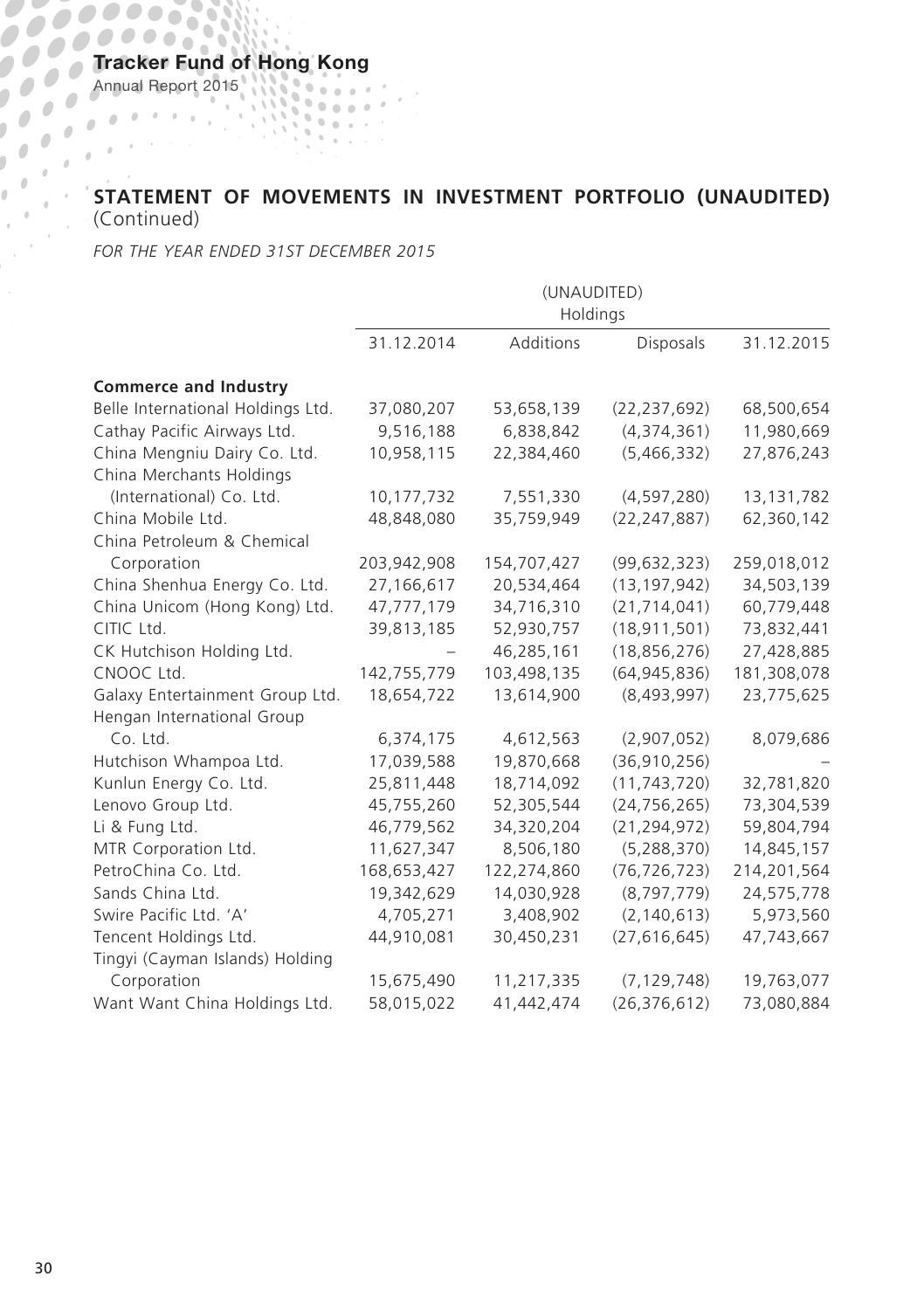$\mathcal{L}$ 

97,

 $\overline{a}$ 

'n

Annual Report 2015

 $\mathcal{N}(\mathcal{A})$ 

 $\frac{1}{2}$  .  $\hat{a}$ 

## **PERFORMANCE RECORD (UNAUDITED)**

## **Net asset values**

|                                                      | Net asset value<br>per unit<br>HK\$ | Net asset value<br>of the Fund<br>HK\$ |
|------------------------------------------------------|-------------------------------------|----------------------------------------|
| At end of financial year dated<br>31st December 2013 | 23.49                               | 56,404,449,270                         |
| 31st December 2014<br>31st December 2015             | 23.84<br>22.11                      | 62.418.500.671<br>72.386.721.042       |
|                                                      |                                     |                                        |

#### **Highest and lowest net asset value per unit for the past 10 years**

| Highest net asset<br>value per unit<br>HK\$ | Lowest net asset<br>value per unit<br>HK\$ |
|---------------------------------------------|--------------------------------------------|
|                                             |                                            |
| 20.16                                       | 15.07                                      |
| 32.17                                       | 18.82                                      |
| 27.78                                       | 11.51                                      |
| 23.07                                       | 11.49                                      |
| 25.08                                       | 19.28                                      |
| 24.62                                       | 16.83                                      |
| 22.86                                       | 18.50                                      |
| 24.23                                       | 20.34                                      |
| 26.11                                       | 21.44                                      |
| 28.83                                       | 21.24                                      |
|                                             |                                            |

#### **Fund Performance**

During the year ended 31st December 2015, the Hang Seng Index decreased by 7.16% (2014: increase 1.28%), while the net asset value per unit of the Fund decreased by 7.26% (2014: increase 1.49%).

### **Ongoing charge**

| Financial year ended |            |
|----------------------|------------|
| 31 December 2015     | $0.10\%$ * |

\* The ongoing charges figure is calculated by adding the applicable charges and payments deducted from the assets of Tracker Fund of Hong Kong ("TraHK") and then dividing by TraHK's average net asset value for the financial year.